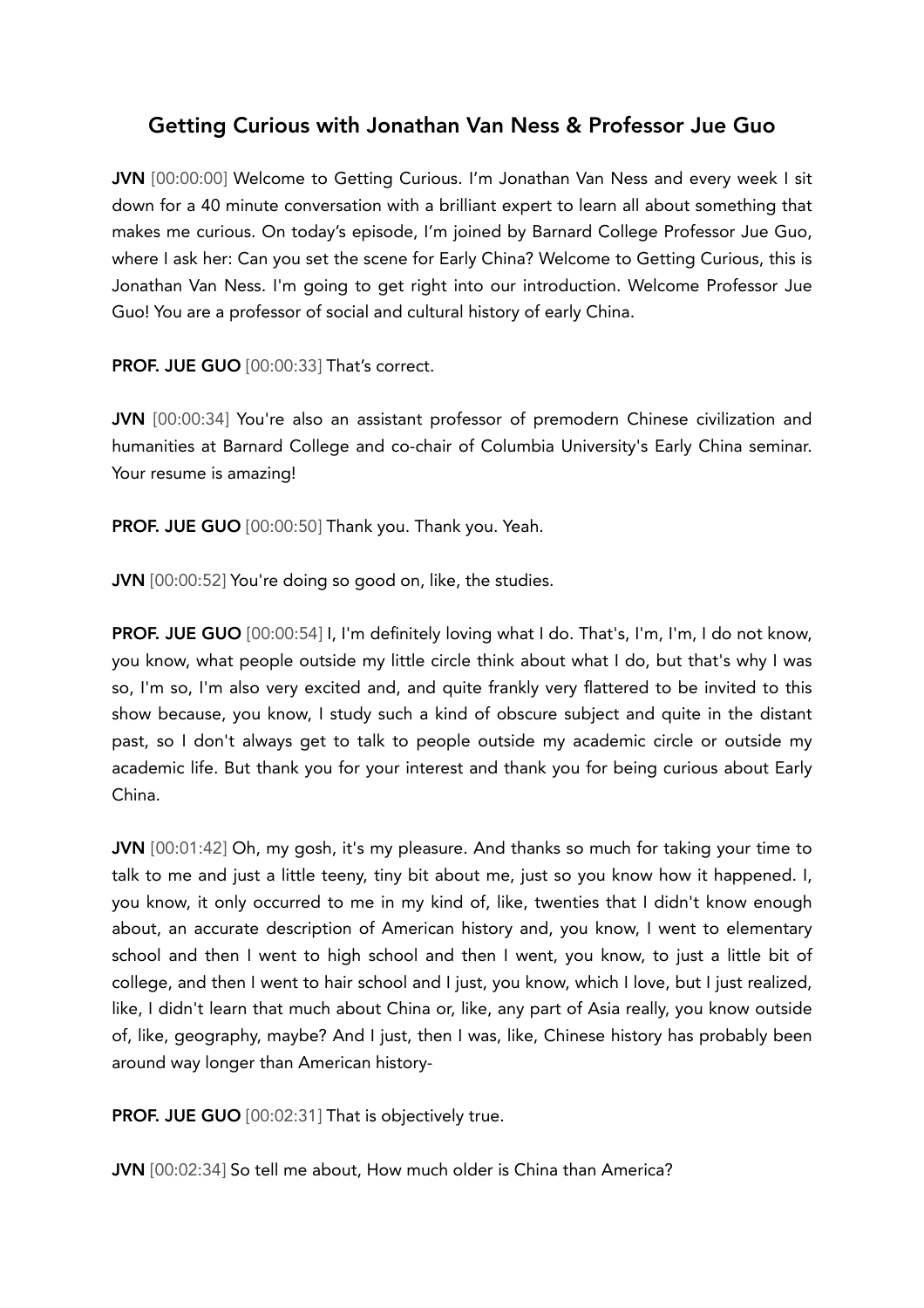PROF. JUE GUO [00:02:41] That's a very good question. I think we really have to define both China and America, right? I think probably for ordinary listeners that America means the United States of America instead of the continent. So, so I think in that sense, if we talk about the United States of America, then much, much longer. If we talk about that there is a state form that has, there's a state level of organization, then China has had at least four, about, let me think, I have to count, about, over 3,000 years and the Ame-, United States is still in the 100s, right. So, but I think if we talk about peoples that have lived in the Americas and lived in Asia, in East Asia, and that's where China is, then, the, the history becomes much more comparable because I'm a historian of the past so I always think about in longer time spans.

So, so, America had people, lived here, had, you know, really amazing early cultures, just as everywhere else. And in fact, in our common ancient history, we say in America is, is one of the four so-called pristine civilizations, meaning that they developed on its own rather than as derived from somewhere else. And we have Mesopotamia in the Middle East, and then we have Egypt and then we have China. I have to, I think, I have to add that for Asia, we also have Indus Valley, that's currently where India is, and that's also a very, very wellestablished, long-lasting civilization, and then we have the Americas. So, so I think that's, that's kind of how I would see it. I'm going to define what China and, and America is, so, and then we will have different time spans to compare. Does that make sense?

JVN [00:04:57] Ah, yes! My little brain just cannot figure it out, like, it so badly wants to be able to understand, like, when everything was and where it was all going down, but it's too much to get together. So, tell me about the time period that you study.

**PROF. JUE GUO** [00:05:13] So the time period I study specifically, I would say there are several, several ways to say it. I would say that the common way I would say the, is when the first millennium BCE, so Before Common Era, this is kind of a more academic term. It's also before, I think in general, a publication that would say BC, before, Before Christ. And BCE, Before Common Era is more of the term that academics adapt these days to, to avoid that Eurocentric-

# JVN [00:05:53] Yes!

PROF. JUE GUO [00:05:53] -Undertaste of that. But the, the, so 1,000 kind of from year zero and back to a 1,000 years. And that's, that's the first millennium BCE. That's my, my research focus is on that period, but also slightly earlier and a little bit into the Common Era as well, because I also have some research interest into the early, in Chinese history we call the Early Imperial Period, meaning we have two empires: the Qin empire, the Han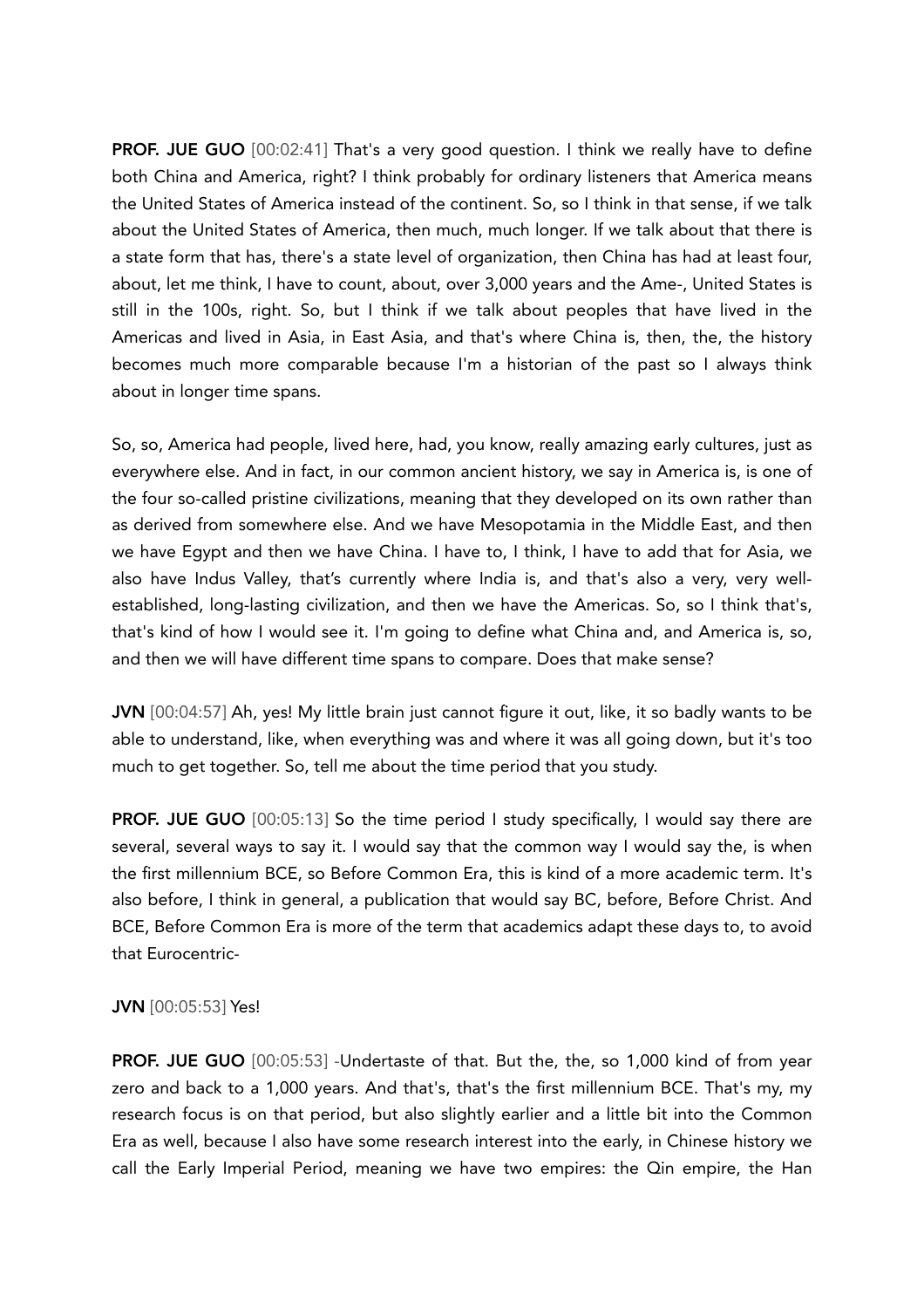empire. So my research ends relative-, about at the end of the Han empire, when the Han empire falls in the third century, CE, the Common Era.

JVN [00:06:45] So Common Era is, like, zero forward, right? So now we're like in 2021 in the Common Era. And then BCE is Before Common Era and now we're CE, yes, yes, yes get it together. So that's BCE ahuh great. This is so exciting!

**PROF. JUE GUO** [00:07:01] I know that I think that a lot of these, these terms, they are *really* confusing. That is, if you don't make it a part of your daily life, I don't really see why people need to kind of make these distinctions.

JVN [00:07:15] Oh yeah, because now we're in the Common Era; I get it. Yeah, because, yeah, because we, you know what it should really be: we're, like, basic now, like now we're basic, but before, honey, they were very interesting. So then just to back up a bit, what are, like, the overall, like, time periods, of, like, China as a whole? So you have like, what would, like, ancient China be?

**PROF. JUE GUO** [00:07:38] So, yeah, this is, so let me give the example of when I teach my course, called Introduction to East Asia: China. So I teach the China part and I start, because I work on, my specialization is early China, so I generally start actually from 10,000 BC, BCE when people, we have significant settled people. So we begin to hav, you know, observable patterns. So archeologically visible, and that means, you know, the area has been occupied much earlier on. We talk about in the really, really before time. But when we began to see activities, all sort of traces of human activities was largely when people to, to settle down, to live in a place and began to live their life, and then they were producing things that will be preserved and then archeologists come find them, right. So, so, that's kind of when I start. But from 10,000 BC to about 2000 BC, things grow, things develop, things change, but on a very, very slow pace, comparatively speaking, right.

We are speaking about several 100 years as a unit, not a year, not a month, not a day. But once we get into about, in China, about 2000 BC, so, so, another 1,000 years before the year that I specialize, things began to accelerate, and that's largely due to several technological advancements. One is metallurgy, so this, this 2000 BC began the Chinese Bronze Age, so Chinese began to learn how to work with metals. And that's, by the way, is actually coming from Central Asia and West Asia. And also begin to, we see in terms of social political structure, that things, the population began to grow, so there is a need to, to find a more efficient and complicated ways to to organize people and also maybe maintain the coexistence of people of very different cultural traditions. And then once we get into the millennium that I talked about you know extensively today, is, is then things just begin to accelerate, begin to, to, to change. Changes happen at a much faster pace.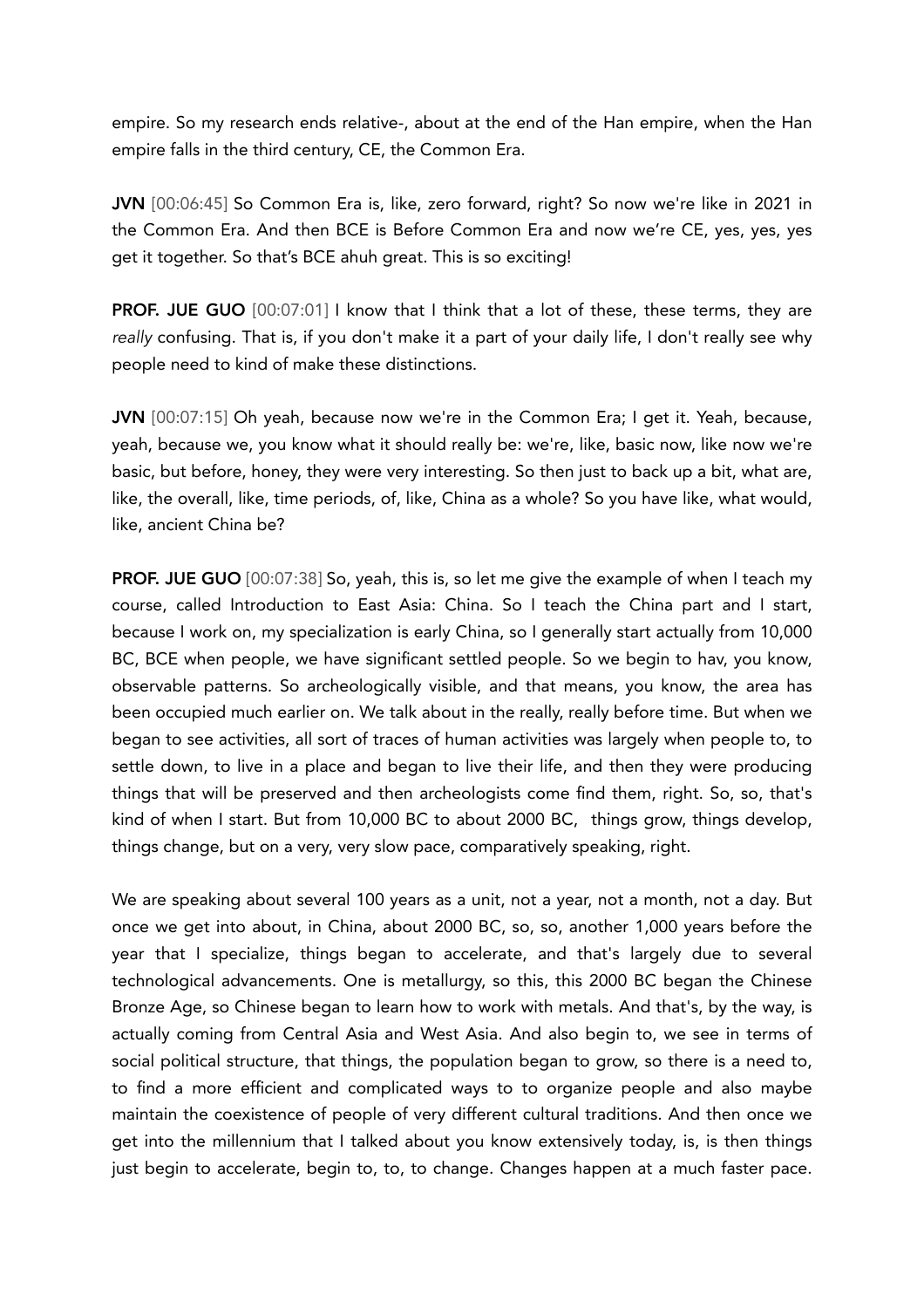So, so that's kind of the history that I would begin as the Early China, and I really think that part is still very important for reasons and particularly for, for these from 2000 BCE or from the 1000 BCE where we began to have a lot more written sources, we have a better idea about what kind of social, political institutions they had.

And, remarkably, many of them have very, very long life that, let me give example, for instance, we know in the middle of this first millennium BCE, many of these regional states begin to develop ways to count people: census. Because the state has a great interest to know how many people do they have, because they want to level taxes. And, and early taxes are poll taxes, right. So, so they need to know, and how many people were working on farms, how much they can produce. So, so in terms of census, we have records at least as early as 400 BC around or 300 BC. From that time period we began to have records and the first census of the entire empire happened in the Han dynasty and that happened in year two. So we have year zero, year one year, year two in the Common Era. And we know, we calculated based on the census records, Han empire, through that census has about 57 million people.

## JVN [00:12:32] Holy sh-, wow. 57 seven million!

**PROF. JUE GUO** [00:12:36] Then, Early China, in general, we will talk about kind of from the beginning when people settled down, begin, you know, begin to have a better idea about, yeah, where people lived and what kind of basic life, you know, their agricultural practices, that we began to have information. And Early China really ends at the end of the Han dynasty. So into, slightly into the third century of the Common Era that marked by the fall of this empire and after, that is so-called the Three Kingdom period. So, so Han empire divided into three kingdoms that I think some of the, your listeners might, I don't know, maybe there is a, there is a very popular game based on the Three Kingdoms, the history of the Three Kingdoms right after the fall of the Han. I don't play games, so I heard about it. And this probably is also not the current gamer world, maybe 10 years before, but because that period was the beginning of the so-called disunity in China.

So, so as you see, the traditional historical account was always there is one, whether the Shang dynasty, Zhou dynasty, Qin dynasty, or Han dynasty, it gave you at least this ostensible unity. But then, the, the after the fall of the Han empire, this, China had the first time a prolonged so-called disunity or division, which lasted almost 500 years *[GUEST NOTE: This period lasted almost 400 years]*, so that, there's just a lot of various kingdoms coming, coming and going. And also many of the different, we begin to have the northern people coming down that nomadic people begin to, to come into the core of this tribe, what we call China today, and build their own empires as well. So that kind of being used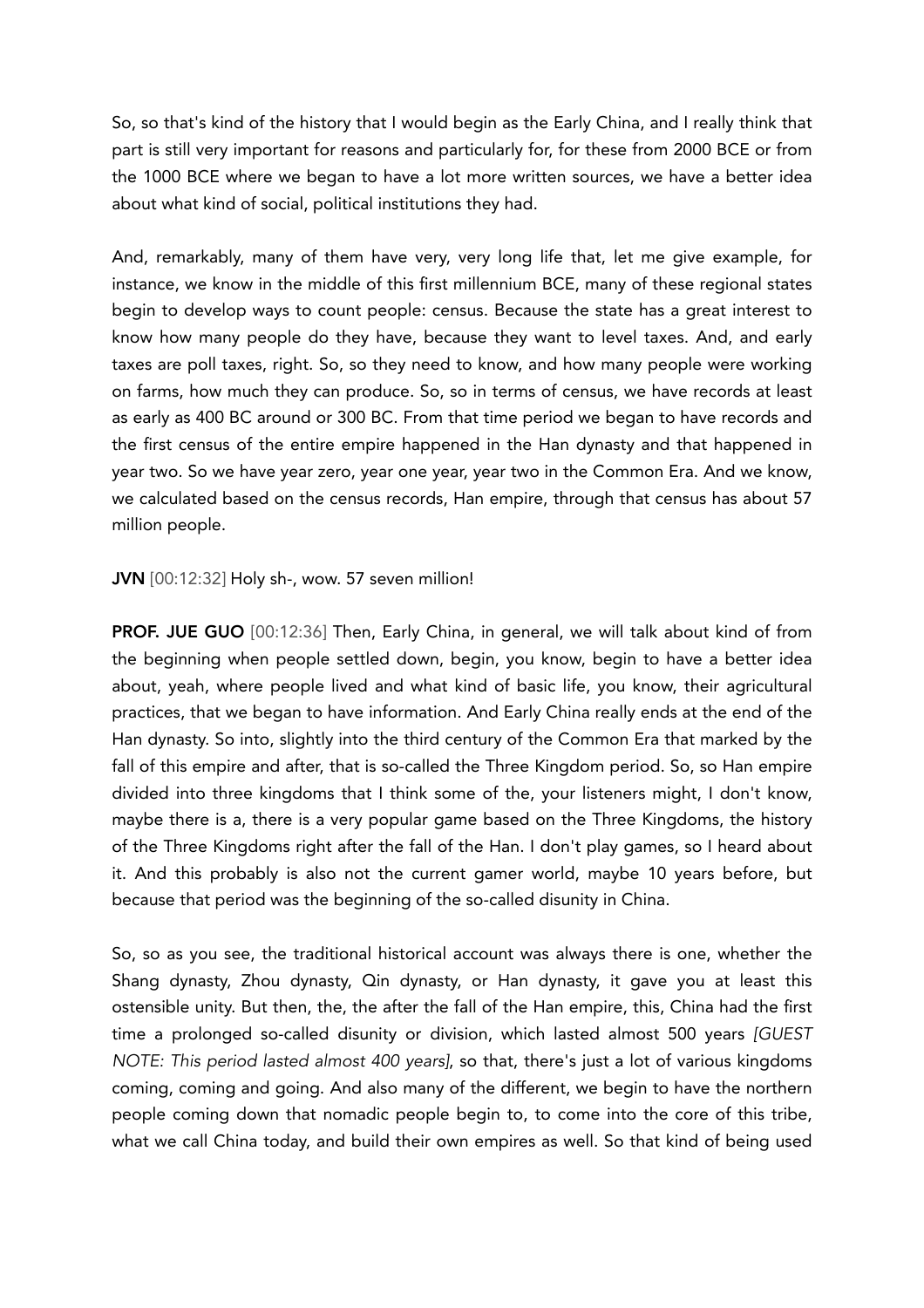as a watershed moment of marking early China and then, historically, we say the medieval China.

JVN [00:15:14] I'm just so fascinated by the *past* and trying to imagine, like, what it looked, like, and, like, what the colors were like, what were the clothes, like, like, how did people look, how do people act. And I'm like, was it the same as now, but just back then, like, you know?

PROF. JUE GUO [00:15:32] Those are great questions. I think this is exactly how it got me interested in the past. Exactly these very kind of close to us, everyday questions that I just wanted to know that, you know, what was it like, if we were living in the past. It was, it really, really that different? So that's, that's basically how, what is driving me to, to do the specific very specialized research, but the questions I wanted to answer are very, I think, are very common to people.

JVN [00:16:10] Well, what do we know about China? Like, what's the deal, honey? Like from way back *when.* Can you just tell me everything?!

PROF. JUE GUO [00:16:16] I will try; I don't think I can tell you everything, but I think I will try maybe just very broadly what was, what it was like in the period that I study that I, you know, I, I also got curious and I tried to find out what was it like, just as you want to know about maybe the Americas, this is where, the place you grew up, and I grew up in China, and I was just like you, I didn't know that much. And I also, you know, schools, schools have curriculums and, and I would say everywhere we are, we need to constantly revisit the school curriculum, particularly about history and particularly about teaching your so-called "your own history," right. So, I don't think we're ever going to know what *really* happened, but we can make a more sincere effort to get closer to that.

And that's how, how I became a historian. So, so the era that I study that I just said, that first millennium BCE, in traditional Chinese history--so here I might get a little bit academic, so let me know if I need to explain more--that we have, in Chinese history there is this distinction between pre-imperial--this is the area, the time period that that I study primarily--and then imperial.

And Chinese history, as I told you, that has about a three, a little bit more than 3,000 years of written history, meaning we have writings about this history and that divide is preimperial, about, a little bit more than a 1,000 years and then imperial, Chinese imperial Period. And it ended really, really late, it ended in 1911 in the Common Era. So basically the beginning of last century. And that's when China became a republic instead of an imperial state, a series of imperial states. So from that imperial period, usually we used the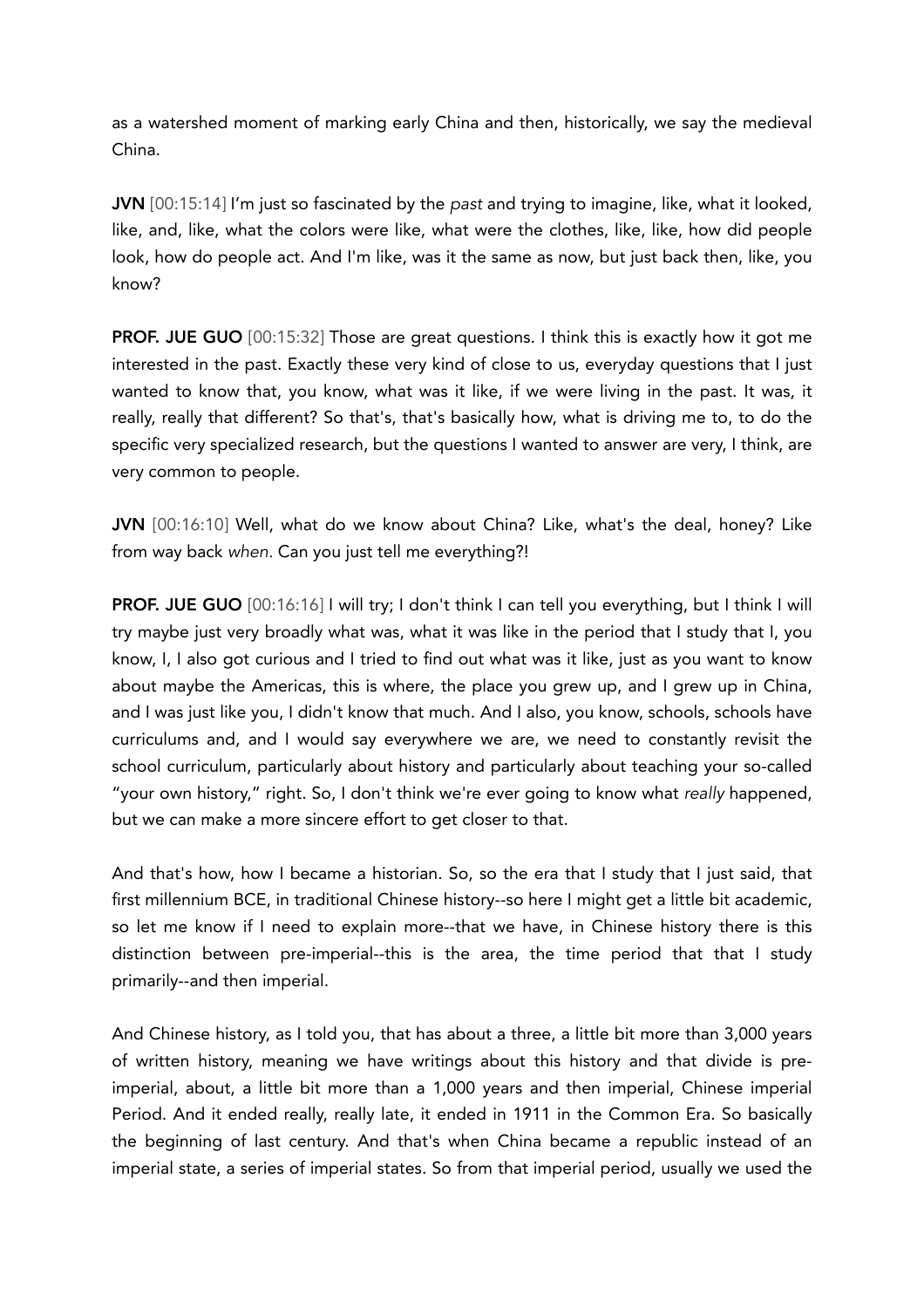time, the beginning as 221 BCE, that's the so-called unification of China into the first empire, and that's Qin. So, I think most people heard about the first Emperor of Qin. You know, he had that gigantic mausoleum with the terra cotta soldiers.

## JVN [00:19:13] Oh yes!

PROF. JUE GUO [00:19:15] So, so you're, so that, that was his tomb, that was his, you know, afterlife, kind of his afterlife imagination, but that was, that was just materially impressive. And then, so, from the time when he unified China and until 1911, that is a really long time; that's the imperial history. And for that period, that depends on how do you count it. We have about 24 or 25 dynastic histories to, to kind of document, official documenting the various dynasties, various empires. So that is a very, very long history. And then the history I study is the pre-imperial, so before the empire. And this empire also, it's very important, not only because this is the first empire in China, China we call today, but in East Asia. So East Asia includes modern day China, Korea, Japan, and Vietnam. I can show you the maps just, just kind of to anchor us in the space-.

JVN [00:20:42] Yes!

**PROF. JUE GUO** [00:20:44] Yeah, I think that might help. So I'm going to share my screen.

JVN [00:20:48] Oh this is so fun!

PROF. JUE GUO [00:20:49] I'm so sorry that this is, my kind of my teaching mode kicks in, so you have to bear with me.

JVN [00:20:57] No, this is so much fun; don't ever apologize!

PROF. JUE GUO [00:21:00] So, so I prepared a few slides to, to show kind of the geography of the place where, where we are speaking about. And I also have to just, just to make a confession: I love Google Earth! I really love the, you know this is the kind of technology that we certainly have the privilege that before they have cut, they had cuttingedge technology as well, but not like this. So I really love Google Earth to really see kind of the physical geography of the place. So this is, would be, you're looking at Google Earth on top of, kind of a top view of where China is.

And so, let me, and if we kind of go in the more two-dimensional, this is where China is, currently, this is all present names. So this is China. This is Tibet and the, the area I work with specifically is this area. So in sort of, like, in today's China, there would be called a central China. In geographical terms, in cultural geographical terms, particularly if we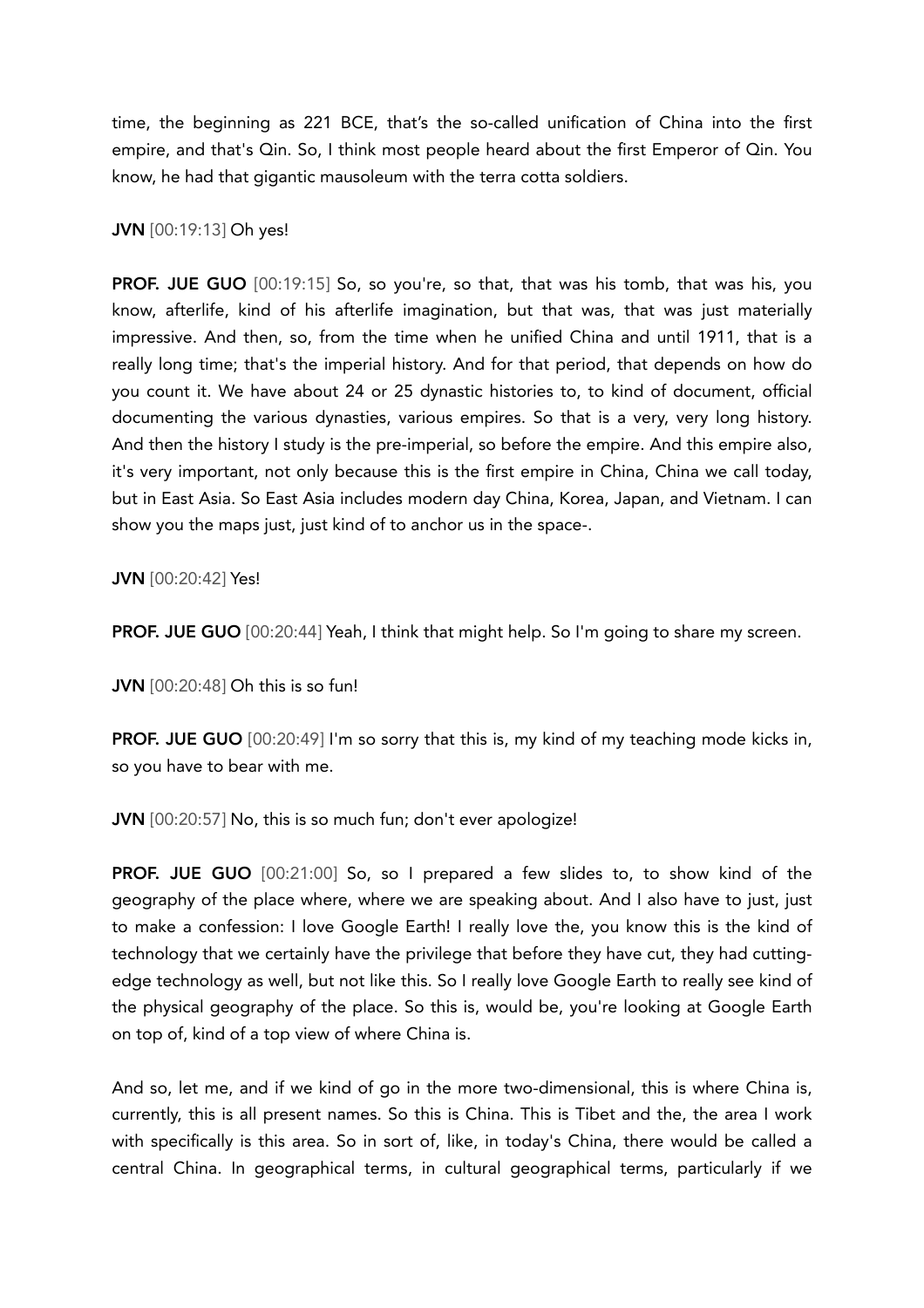consider the history of this area, then it's probably, it's largely belongs to southern China or central southern China. And, so I'm just you know, if we talk about a specific areas, I will go back to these maps. And this is kind of a traditional, based on the traditional history. So all of these are the dynasties I was talking about.

JVN [00:22:55] Oooh.

PROF. JUE GUO [00:22:56] So, so, the Shang dynasty and all of these dates are also traditional.

JVN [00:23:01] I just wanna describe for the listeners, if you had to--now look, this might be really annoying for you because you're like a literal, like professor, like, doctor of history--but if you had to like--and this is like a nightmare because I know that this probably makes me, like, a nightmare American person, um 'cause, like, we have to, like, make it about us so that we understand--but, so everyone, if you think about, like, you know, go into your minds, with like your idea of a Chinese, like, gorgeous map. It's like, kind of, like, it's giving me kind of, like, where, like, the Great Lakes would be in like America, or like the like, like Ohio-ish or like Indiana-ish. But if, if you had to like make, they're different shapes, but it's kind of like it's giving me that area. Would you agree?

PROF. JUE GUO [00:23:49] It is! It's kind of in the middle, right. Yeah, yes.

JVN [00:23:51] Yeah. Just so you can imagine it because they're probably in the car and they probably can't look at a gorgeous map right now and they're, like, but if you, but if you're not and you can just pull over and look at a map, you really should because this is fascinating. We're going to have this on our social for people that are listening to this, 'cause I'm, I've never been so gripped by a map in my life. So keep telling me; I'm obsessed.

PROF. JUE GUO [00:24:16] Yeah. I, you know, I'm, in real life, I'm a person with terrible sense of direction, but I love maps for historical study. I just think it is so direct to see, and, and another way to say that sometimes I say to people, probably also historians, but do not specialize in China, is this is sometimes also called the Mesopotamia in China because it's between two large rivers, the two largest river, the Yangtze River in the south and the Yellow River in the north, and the area I study is in between. So this is also kind of another way to look at the, the change, historical change in terms of the geographical span of China. So we are looking really, you know, this is a traditional view, so I want to emphasize that. But generally speaking, this is the beginning when we, the Shang dynasty, this is when we began to have writing.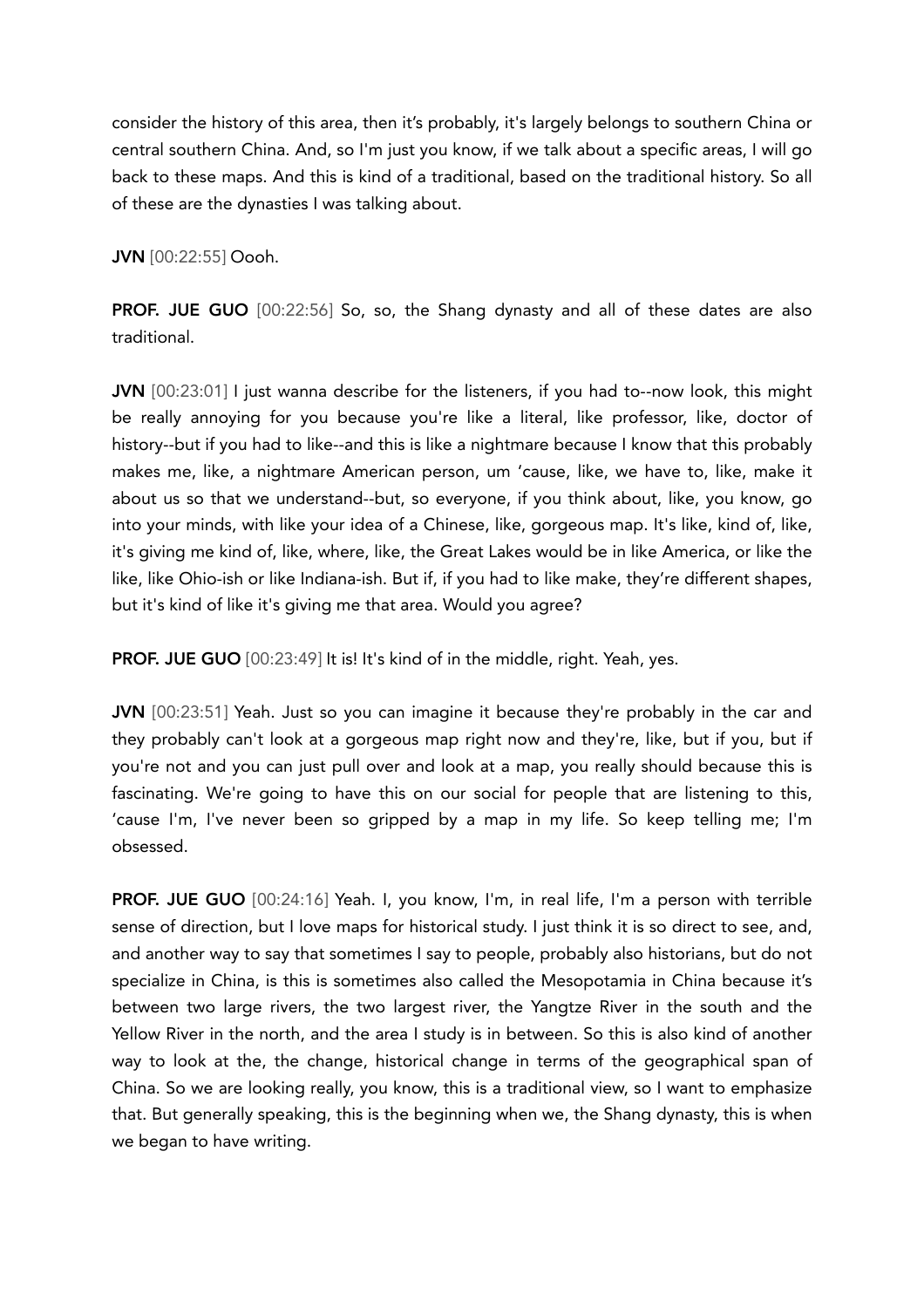So one thing about Chinese history or Chinese civilization--I teach a course called Chinese Civilization, I'm in the middle of that for the semester--one of the hallmarks of civilization in general, but Chinese civilization, is the invention of writing. So Chinese writing, the writings we use today have derived from about 1300 BCE; that has been continuously used until this day. This is, this is relatively unique. So elsewhere Chinese writing was not the earliest in the world to be invented, but other places where it has early writings that they eventually got discontinued, for instance, in Egypt, for instance, in Mesopotamia and many other places never get to, they, they just never did invent writing.

So, so that's, that's a relatively interesting aspect about China is one that writing was invented, I also have examples I can show you and two, and then to continuously to be used. And this millennium that I study, we just have a lot more utilization or use of writing for states. And then the second half of that millennium, many private writing that people begin to use writing to express themselves, and that's where we got all those philosophers, for instance, Confucius.

JVN [00:27:13] Oooh!

**PROF. JUE GUO** [00:27:13] Yeah, so, so this is a really fascinating millennium

JVN [00:27:20] So Confucius comes from the millennium that you study?

PROF. JUE GUO [00:27:23] Yes, Confucius lived, traditionally, we think, he probably was born around 551 BCE and he died in 479 BCE. So it is right in the middle of this millennium.

JVN [00:27:38] Ok wait, so I got to get something straight. So, so it's been 2,021 years since the Common Era started?

PROF. JUE GUO [00:27:48] That's right.

JVN [00:27:49] Right. And you study from 0 Common Era to 1000 BCE.

PROF. JUE GUO [00:27:59] Right.

JVN [00:28:00] Right. And so when you said that there was, like, the 26 dynasties and all of, like, this shifting up until 1911. So 1911 is, like, this Republic of China, that's when, like, this one-. But that was 1900 years of the dynasty, and then before *that*, there was like another-.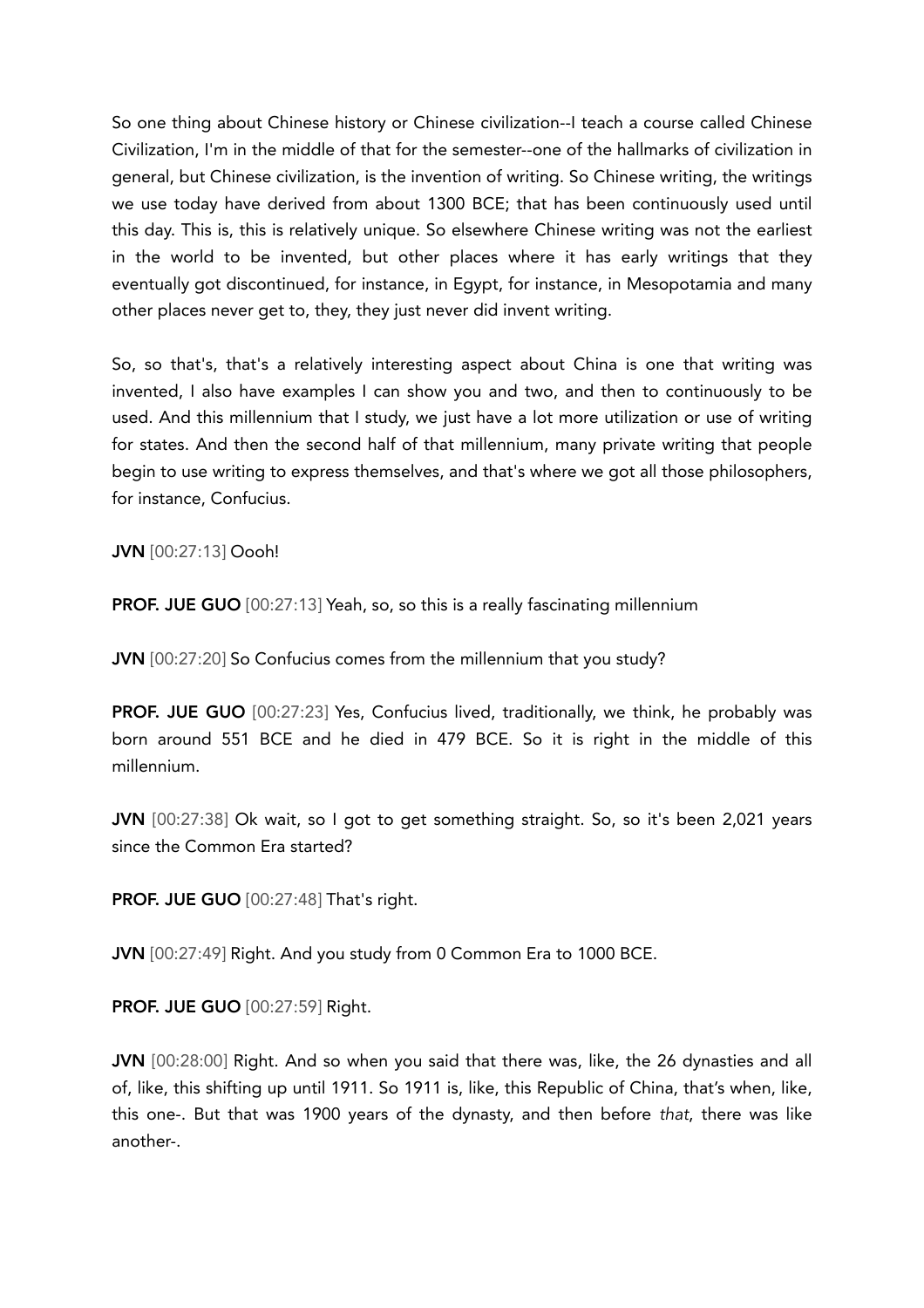PROF. JUE GUO [00:28:21] We are talking about 3,000 years of history with writing as sources, but I think that the imperial period when, where we began to have each dynasty has a history, written history associated with it, that's 221 years before zero and 1911 after zero.

JVN [00:28:46] Oh, got it! Yes, yes, yes, yes, yes. Ok, that makes sense to me.

PROF. JUE GUO [00:28:51] That's right.

JVN [00:28:51] Wow, that's *so* much time!

PROF. JUE GUO [00:28:54] It is a lot of time.

JVN [00:29:00] Tell me about when writing started.

PROF. JUE GUO [00:29:01] So the earliest writing we have today is, is from a very peculiar kind of material. So, so this was *way* before paper was used, even though now we are almost post-paper. So I realized that how, how distant that, that must sound. But the earliest writing, the Chinese, that we say kind of the earliest form of Chinese was found on these, we called it oracle bones. They are bones of turtle shells and they are bones of ox scapula, the shoulder bones. And I, shall I show you a couple of these?

JVN [00:29:46] Yeah, please! Yes.

**PROF. JUE GUO** [00:29:48] So what I wanted to show you is these are the earliest writings they find. This is shoulder bone of the, of cattle, of, of ox.

JVN [00:30:04] Wow.

PROF. JUE GUO [00:30:05] And they are engraved. So, and this one you can also see, so it's because the shoulder bone, you know, I always use my own shoulder bone to illustrate it because that has a flat surface, so that's a good writing surface.

# JVN [00:30:23] Yes!

PROF. JUE GUO [00:30:24] I think that, that we, we generally think this was not a common material for writing. There were probably organic materials such as wood or bamboo, because later we do have archeological finds of those, but not to this early period because of the preservation. But these bones were much better preserved compared to the other, more organic plant-based writing materials. But the writing itself, that, as you can see in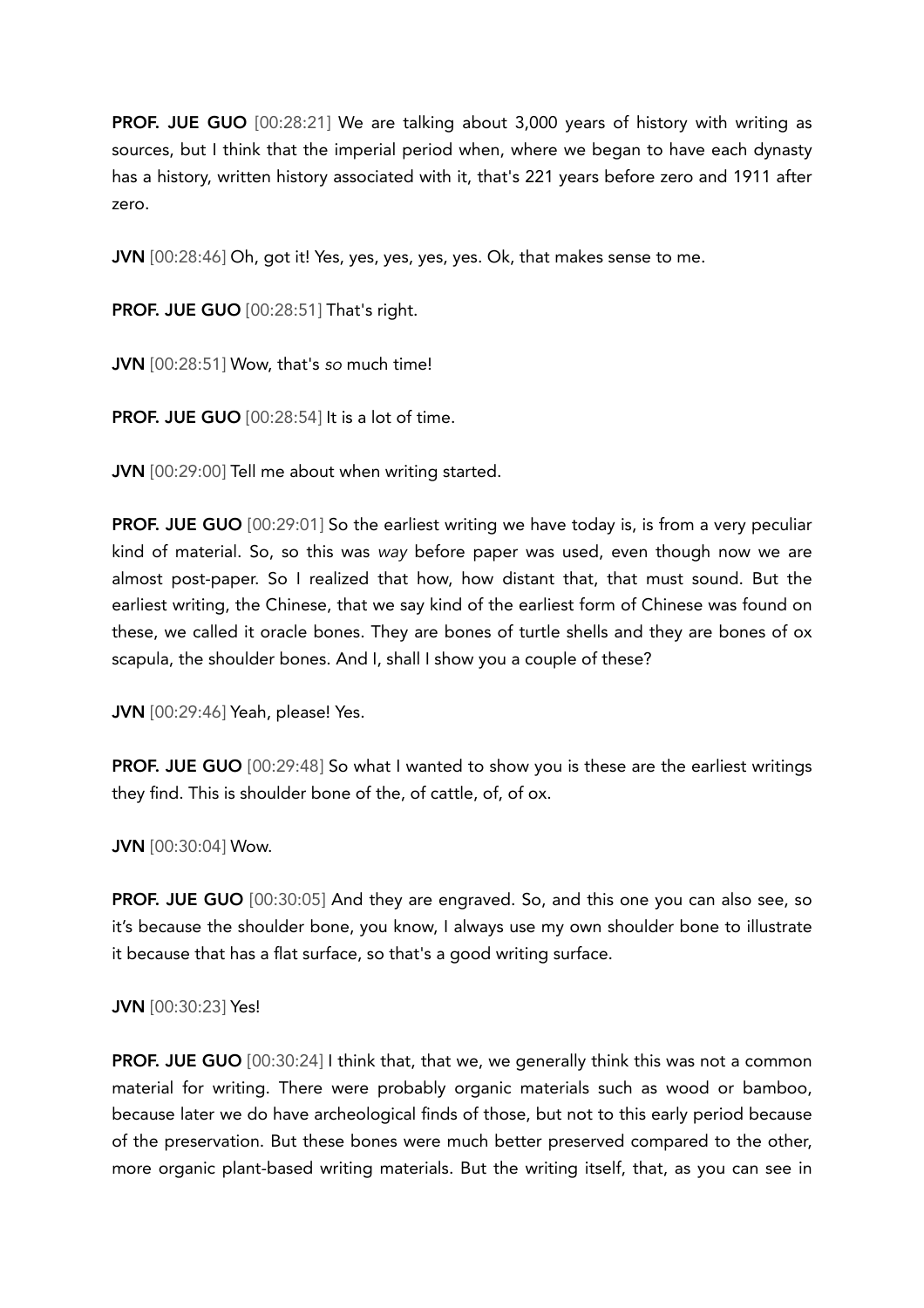this, this is around 1300; this is a mature form of writing. We still don't know very much about the origin of, of the writing because when we have it, this is already a fully functional, mature form of writing. So there are various theories about, "How did writing get invented in China?" There were kind of marks, and quite complicated marks on potteries in previous millennium, but since we, we cannot really decipher them, they seem to marking things, but not in a way we could decipher as we were able to do with these, I, I just said they are oracle bones.

And the reason they are called oracle bones is because most of these writings that engraved on, carved onto the bone, the cattle bones and turtle shells, there were records of divination. So what I mean by divination is most, the vast majority of them are these Shang kings that they, they have, they have a lot of concerns, they need to worry about whether, you know, they are going to have a good harvest. And they are concerned about the weather, right, the next 10 days. Is it ever going to rain? Or they are concerned about if they went out for a hunting, hunting game, is it going to be smooth? Is something, an accident, going to happen? And what I'm showing you here, this is actually, I just saw this morning and think about it, because today is actually, let's see, in China now, it's already the Lunar New Year, the Year of Ox.

And, and so I was thinking about showing you this is why I show this is one of my most favorite artifacts about the ox. This is a bronze ox jar for wine. So I will tell you about that later. But coming back to the writing, so what was recorded on this, particular bone is a record of the Shang king went for a hunting trip and then had an accident that his, his car, or, chariot, broke off and, so as you can see, Chinese writing is usually understood as I think early on, to call it a logogram but now we think it is more of a ideogram. *[GUEST NOTE: Chinese writings "are logogram but also contain what are called ideogram too."]* Meaning it is a combination of expressing ideas in addition to their sound component. In any case, I think this is actually quite, quite self-explanatory, is talking about the yoke of, of a chariot, it got broken.

JVN [00:34:14] And this character, in this character, you can see everyone is like, it looks like there's a chariot and like one of the sides of it has become disconnected.

PROF. JUE GUO [00:34:22] That's correct.

JVN [00:34:23] And why, is there, are there symbols on this gorgeous ox bone that, like, are still in use, like, now? Because you said that, like, once we see writing that it's like we, it's still used now, which is just, *that* is amazing.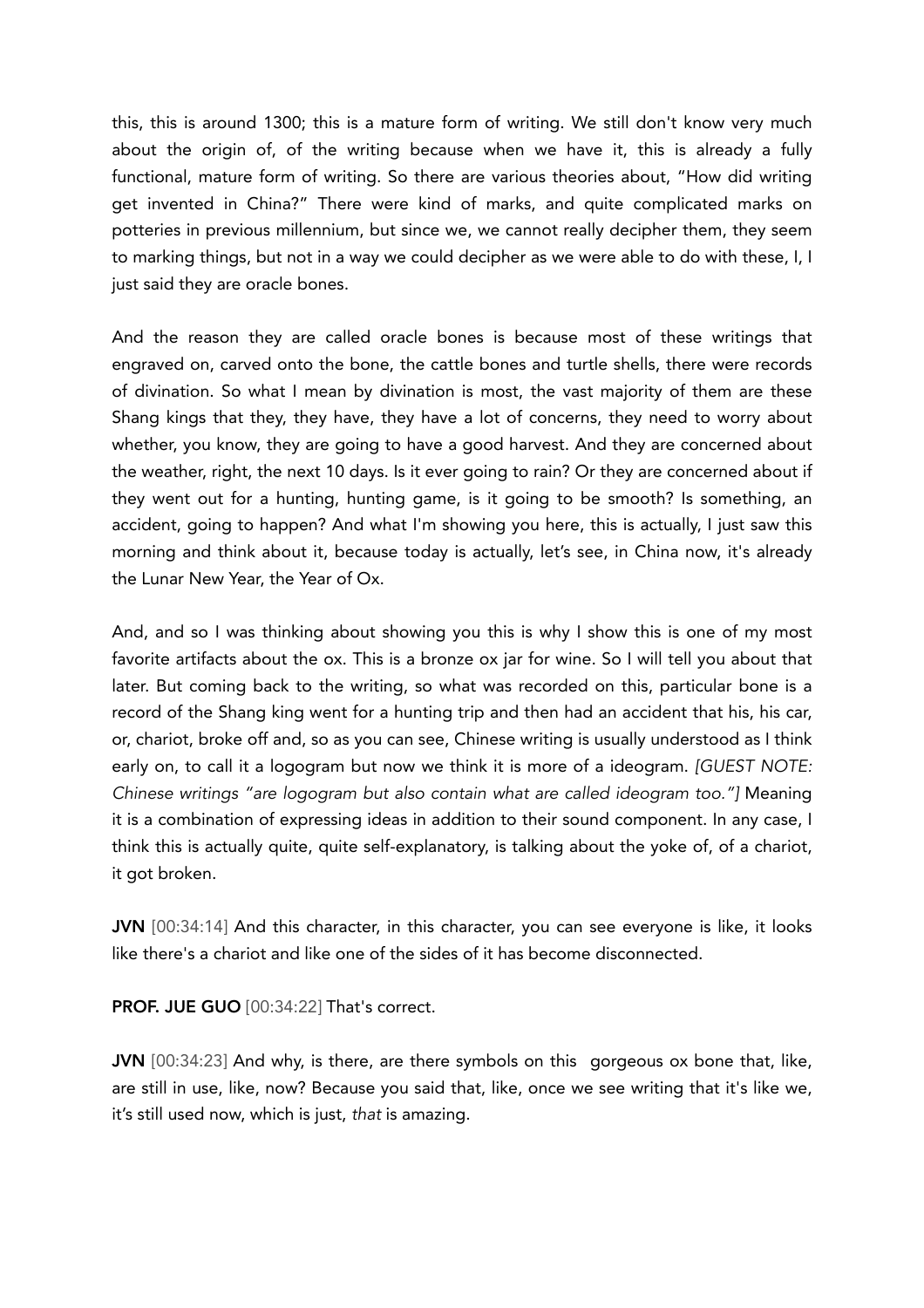**PROF. JUE GUO** [00:34:39] There is a trend. There is development. But let me see, um, yeah for instance, oh, for instance, this one. You see this one?

JVN [00:34:52] Yes! It looks kind of like a 'y.'

**PROF. JUE GUO** [00:34:55] It does look like a 'y,' or this very much looks, like, sorry, I have to go into a little bit into what the divination is about.

JVN [00:35:04] Please do!

PROF. JUE GUO [00:35:05] Divination is, this kind of divination is using these, whether it's turtle bones or, or these cattle bones, they, they have, they drill holes on the back side- sorry, I don't have that to show you--but the reason they do that is to prepare these bones so they can, when they are put over heat, then they can crack. So those cracks, I don't know if you can see this one.

#### JVN [00:35:37] Yes.

PROF. JUE GUO [00:35:38] These cracks, these were interpreted as messages coming from the ancestors. So these, these divination is, is considered as a way of communicating, ways that he sees the ancestors who became the spiritual force that kind of gave blessing or, or, you know, sending down calamity. So, so the descendants were very much, in this case, the Shang king, would very much care about, of the ancestors' forecast about, in this case, about his hunting game, about his own safety. So apparently what he did was he, he had diviners to prepare these bones and then there were these cracks and then these cracks being interpreted as either, you know, "Yeah, you are going to have a fun game, go for it." Or, "There *might* be some, you know, concerns and you'll want to be careful." And you, very, very rare cases, apparently if something, for instance, in this case, if something unpleasant happened, somebody falls off because the wheel got off, and somebody falls off the chariot and got hurt, and so, so then they came back and, and say, "Ok so, so the forecast about that there would be concerns, there'll be worries, was correct."

And for reasons we still don't know very well, they choose to, to engrave this *entire* process from, you know, they had these concerns, they did the divination, *and* the aftermath, and they choose to to put a very brief record on these bones. And this is how we got the earliest writing in China. So even though it is a very, very narrow window, but this is the earliest written records we have and this is where we got the earliest writing. And come back to your question about whether some of the forms are still used: yes. And so, for instance, this one you said like a 'y,' right. So it can go this way or this way. It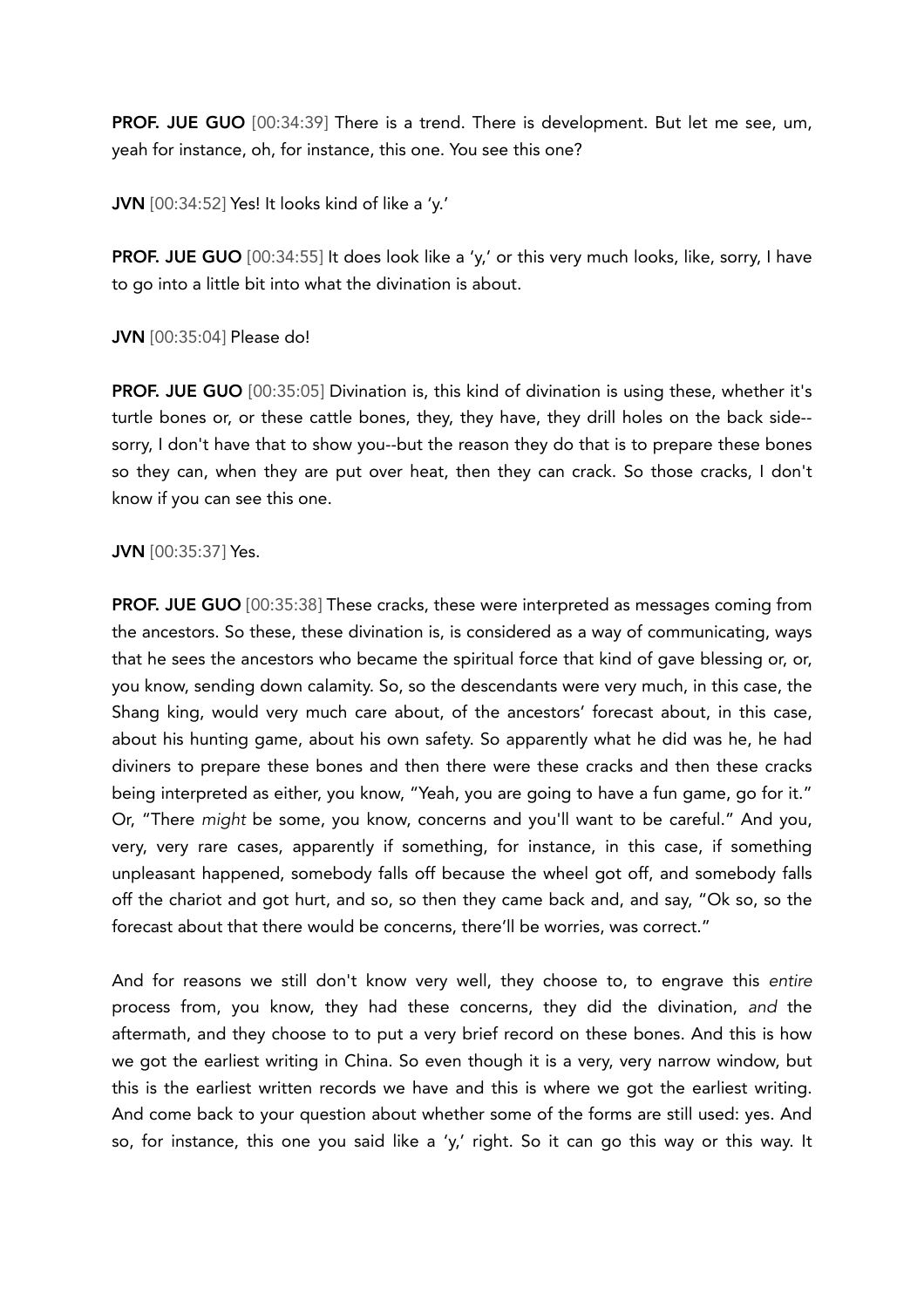doesn't matter. This, this, this graph later will be read as "bǔ \" and this is a modern graph. Can you see how similar they are?

JVN [00:38:19] Yes!

PROF. JUE GUO [00:38:20] And this means to do the divination by cracking the bones.

JVN [00:38:27] Ah! I love that, that's so cool that it has endured for this long. Your expertise spans over a 1,000 years. And so what was going on, like, at 1000 BCE, what was happening, like, at the beginning?

PROF. JUE GUO [00:38:48] So 1000 BCE, around that, the more specific date that scholars of Chinese history now come to a consensus was about, around the year 1046 or 45, between that year. So about 50 years before 1000 was this so-called Shang-Zhou transition. And, simply put, Zhou was a smaller polity from the West and the Shang was sort of in this area, its core is in this area. And Zhou conquered the Shang, so put it in the simplest of term, and that's why Shang became Zhou. And this is also a traditional historiographical narrative, that there's these dynasty exchange, changes.

And so around that year when the Zhou was founded, and then for the next millennium, Zhou was trying to govern this, this, you know, enlarged territory. So they need to basically just as any government, if you all of a sudden have a *much* larger territory, have a lot more people than you used to have, the first thing you wanted to do is how to govern, how to hold everything together, if that's what you wanted to do. And I think usually from a political point of view, that's what the ruling class want to be, right. They want to control a larger area because that means a lot more people, a lot more resources, a lot more wealth. So politically speaking, it is a high order of task that how do you, how do you govern such a, a much bigger territory.

And socially speaking, it's also about the people living in these areas. You know, some probably before identified themselves as allies or subjects of the Shang. And now Shang was conquered, Shang became a subject, the Shang descendants become subjects of the Zhou, so what do you do about it? And also many in this area, there were many, many independent to semi-independent polities, regions. This is another thing that why this, this era, this millennium fascinates me, is also because there were just a *lot* of regions and has very long history of their own and have their very long traditions, local traditions. And so I'm really fascinated by kind of the tension between the forces.

For instance, for the Zhou dynasty, for the Zhou kings, that they wanted to integrate, they want to have control, centralized control. By the way, this is also, I think, China being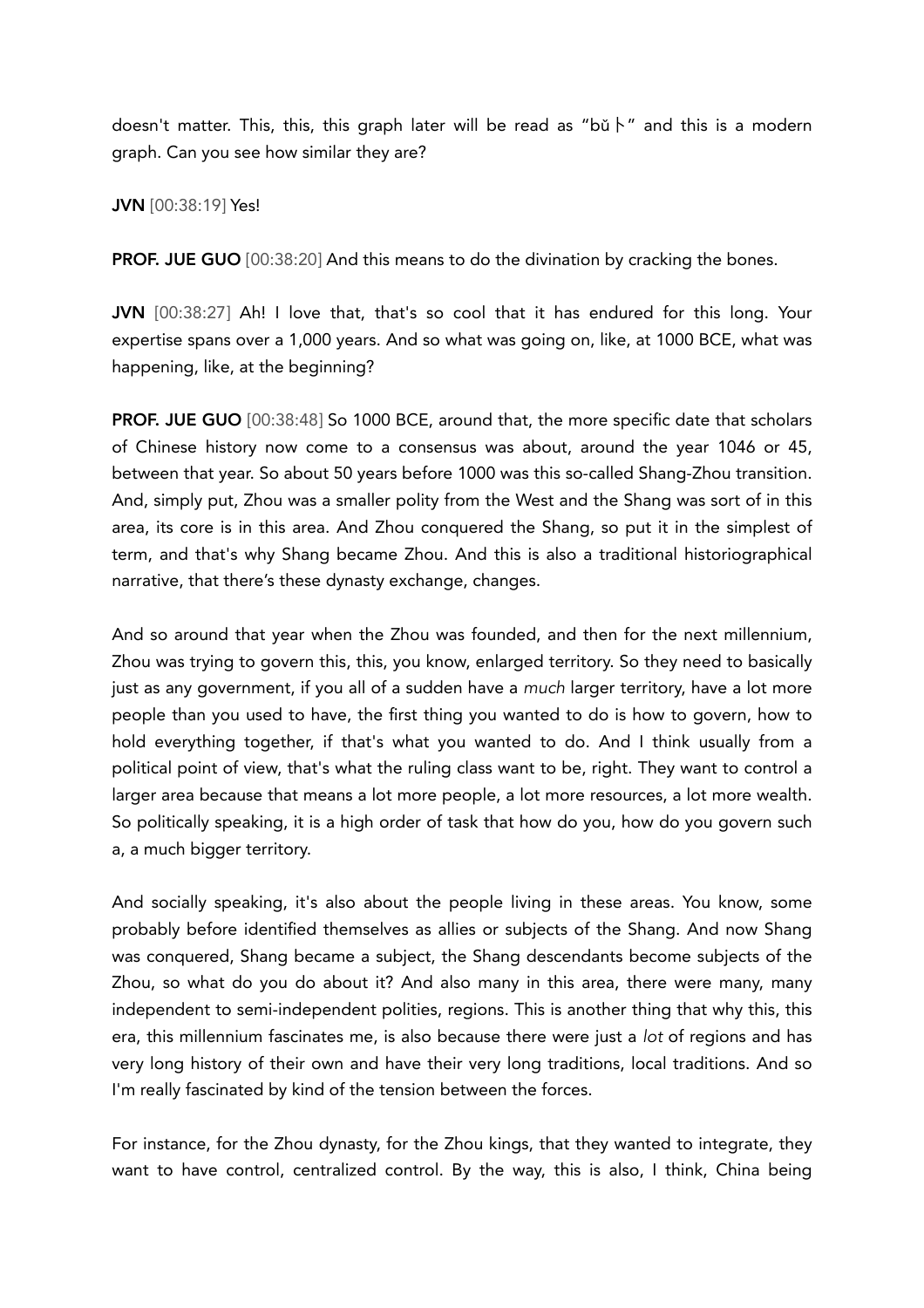historically understood, as always, a higher, having a higher level of centralization, versus these, you know, just on the ground, in reality, that China also has a *very* diverse regional culture which survives into today as well, particularly through language. So how, how do these two kind of forces work together?

There's one force try to pull everything together, but there's also forces of the regional cultures wanted to keep their own tradition, keep their own independence, if not political independence, at least a cultural, preserve their cultural heritage and cultural traditions. So this is what I find that, that this millennium was really pivotal to understand how, how the next two millenniums, that those 2,000 years of imperial history, meaning from the emperor, empire point-of-view, they always wanted to integrate, they always wanted to have more people, to have more centralized control.

And then there was this underlying persisting resistance and resilience of the local culture that, that, you know, is trying to negotiate with this seemingly overwhelming state power, so, so, that's what fascinates me in this millennium. Because, many of the strategies are both side, many of the state level institutions were developed bureaucracy for instance, were developed in this, or fully developed in this millennium. And then there's also a lot of low cost strategies that how do they resist or coexist with such kind of state power. And also just how to coexist with a very large contact with people that probably previously due to technological advance, that you've never had a direct contact.

So the ancient world peoples, for a lifetime most people living in where they were born. They are, you know, they do not travel beyond their own village or their own town. Or even just you know maybe the, the farthest will be to the next largest market town for most very, very common people. But that's kind of where the strength of the region of, of the regional culture comes from and the resilience comes from. So I'm very fascinated by this tension between, you know, the forces of the integration, unification, versus the forces that, that are trying to maintain the region's social, cultural traditions.

JVN [00:45:29] So is the Zhou dynasty starting to, like, come into its own, and it was, like, you know, like, just, you know, like just you know like 50 years before the 1,000, but, so what was it like? Like, were they like, was it like an emperor-empress situation? Was there a congress? Was there elections, was it all, like, royal-born? Like, what was the deal? How does it work? How does that centralized government work?

PROF. JUE GUO [00:45:52] That's, that's such a great question. And interestingly, I think United States, despite, you know, it's such, such a different cultural and time, cultural context and time period. It's actually a good analogous, good analogy to think about because, yes, so there was the king, there was a royal family and the throne is, or the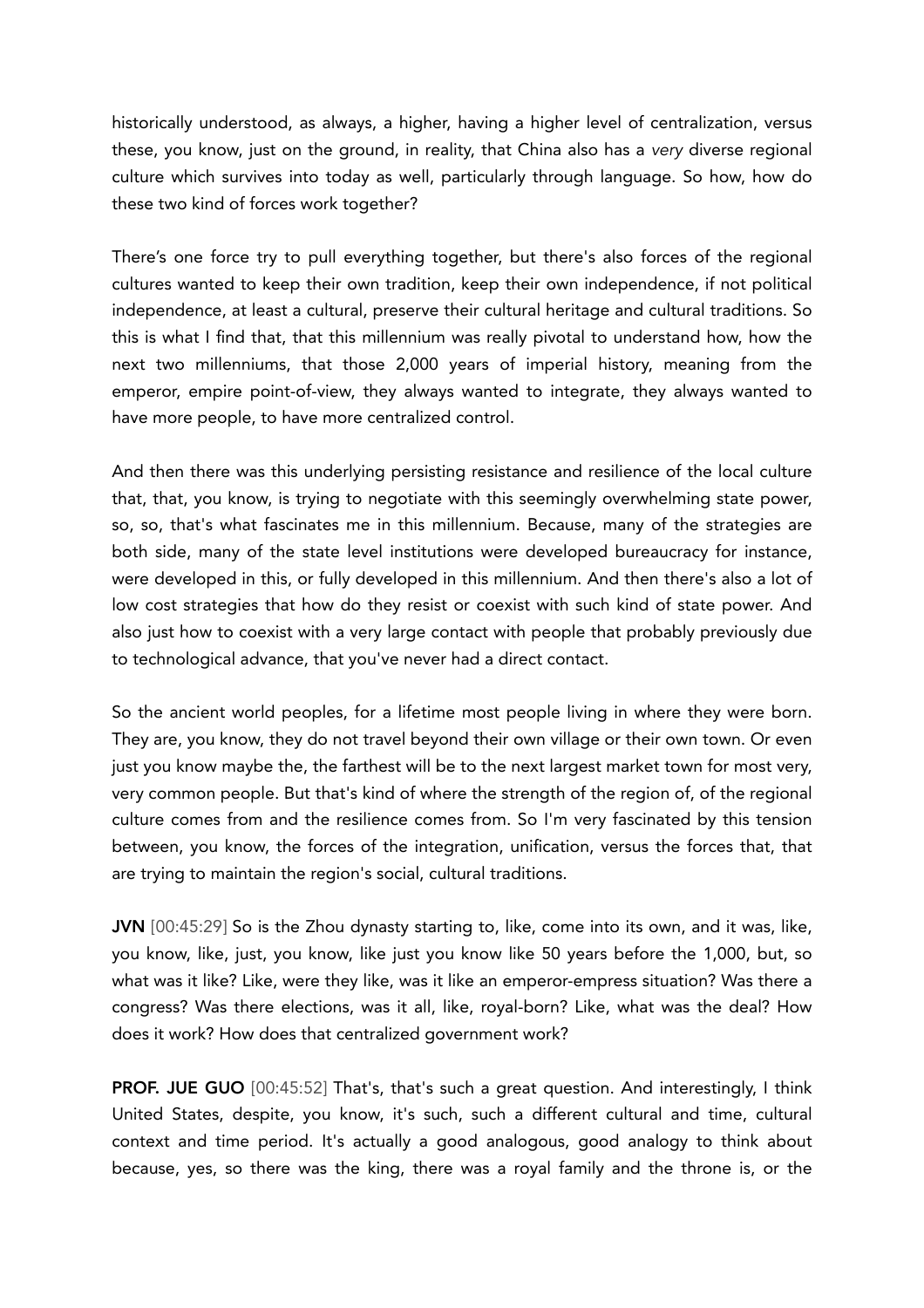rulership, the authority, the ruling authority is passed through sons, right. So the Zhou king, in theory, I think, well, I shouldn't say in theory, that's almost in the sense of what we would call law. It's not the modern day codified law, but kind of a ritual law. The king only has one official wife at the time, but the king can have many, many secondary wives. So the king really have, a *lot* of offsprings, but only the sons will have the opportunity to become the next king. And really only the son born, only the firstborn son, born to the official wife. So that's how the kingship got transmitted. And then the king has his ministers, all of those ministers at the beginning and for quite a long time, were usually these aristocrats, these highborns. Many of them are, they are. they are related either by, you know, by, by marriage, by alliances or just biologically related.

So it's not so different from any other pre-modern society that, that kind of the blood relationship was the foundation. But, on top of that, as does the state get more complex, then all kinds of alliances coming in, political alliances through marriage, or simply through you know political negotiations. And, and these people helped the king to run the state. And the king will hold court, for instance, the Zhou kings have two primary capitals. They are sort of about, let me think, maybe 300 kilometers away from each other. There was several other places the king also have, had residence. But those were two political capitals of the Zhou kings, and, and that's pretty much where the Zhou kings did direct control. For the far-flung, as you see, it goes all the way here, and we are talking about over a 1,000 kilometers, so far-flung places, the Zhou kings would send their relatives there to be the regional king. But what was really interesting was that they were not central places where sort of, you know, virgin lands. There were people already there, so it was really interesting how did these outsiders coming in, with the state power behind them, and how do they deal with the local population? And this is also what I'm *most* interested in.

JVN [00:49:28] So what happened? How did they work together? Were they just mad as hell at these rich, like, you know, royal people, or were they kind of like, "Ok, like we can be your friend, but, like, don't make us do, like, your way of life, if you let us keep our own thing." Or what happened?

PROF. JUE GUO [00:49:46] I'm pretty sure all of those happened. I think, so, so, first of all, so this kind of trying to control this large state clearly is a combination of both military conquests, so use of sheer force, and also economic incentives that to, to try to bring in, for instance, more resources and higher technology to help the local people to, to actually, you know, improve the life of quality, if you will, and also when you encounter a different group of people, there will be a clash of of culture, right: your way of life and our way of life. So it's a process of getting to a point where there has to be equilibrium that, that would reach that level.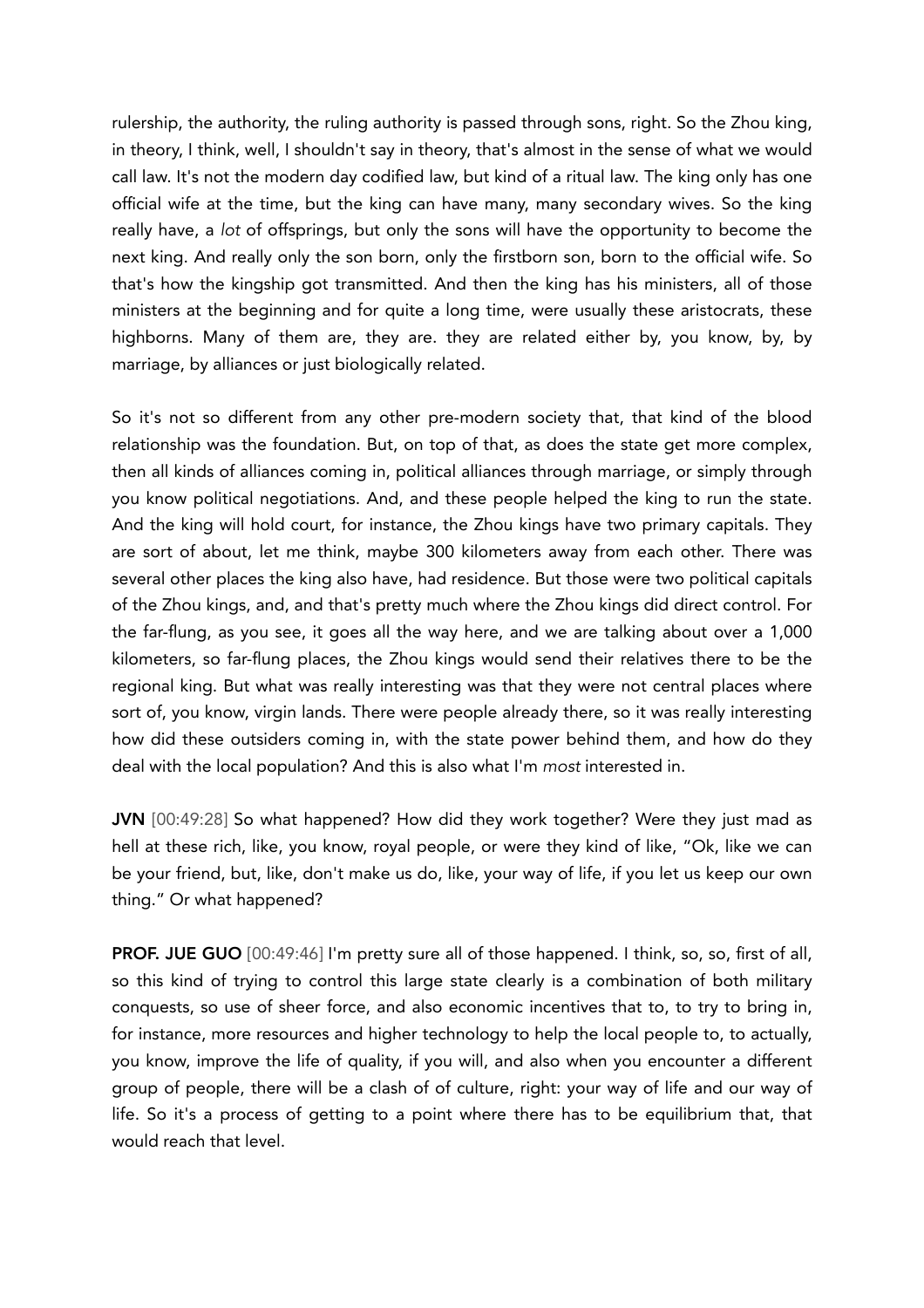But, what we know, depending on the sources, and interestingly because of the people, these Zhou people and these aristocrats, were the people who are literate; they have the ability to write this story. So we know, this is sometimes we say that the history is written by the winners, right, in the colloquial sense. So the people who have the ability to write a story according to *their* perception, *their* understanding, and this is really what we got for China, for that 3,000 years of written history.

# JVN [00:51:27] There was no dissenters that were found?

PROF. JUE GUO [00:51:31] Not in the, not in the *written* sources or at least not their voice. You know that rebellions happened, of course, of you know resistance, clearly were there. But they were not, they were portrayed as rebels. They will be portrayed as perpetrators of the proper social order. But the actual story must be much more complicated than that, right. So how did the local people receive these outsiders? That, that, that process must be a combination of, you know, "I will accept certain terms, but I will also negotiate the terms and those terms will change over time." And interestingly that even the outsiders--and we were also talking about and this is what I mean by United States can be used as a good example to to think as an analogy--is you know when you largely were talking about the immigrants going to faraway places, but after several generations they became nativeborn, right?

# JVN [00:52:53] Right.

PROF. JUE GUO [00:52:54] So we are talking about the European immigrants coming here and after gener-, several generations, several 100 years, then they became the Americans. So, so that's kind of what I'm getting at, that the actual society is this really ever-evolving process of dealing with things you are familiar with, your way of life, but once there are new things coming in, then there's a lot of different ways of reacting. You know, there isn't just one way of good or bad, or us or them. And then eventually they become, this is also, you know, America is called a "melting pot," and this happens everywhere. That when cultures come across each other, and this also happened in this millennium that I study because of these conditions.

JVN [00:53:57] So what happened after the Zhou kings, what, so did the Zhou, did the Han dynasty control all of this, like, yellow and orange, part too?

PROF. JUE GUO [00:54:07] Yes, so this, this map, just put it simply, the Han dynasty, which would be the second empire, controls, or at least have, let's say, political and a military presence in the green area.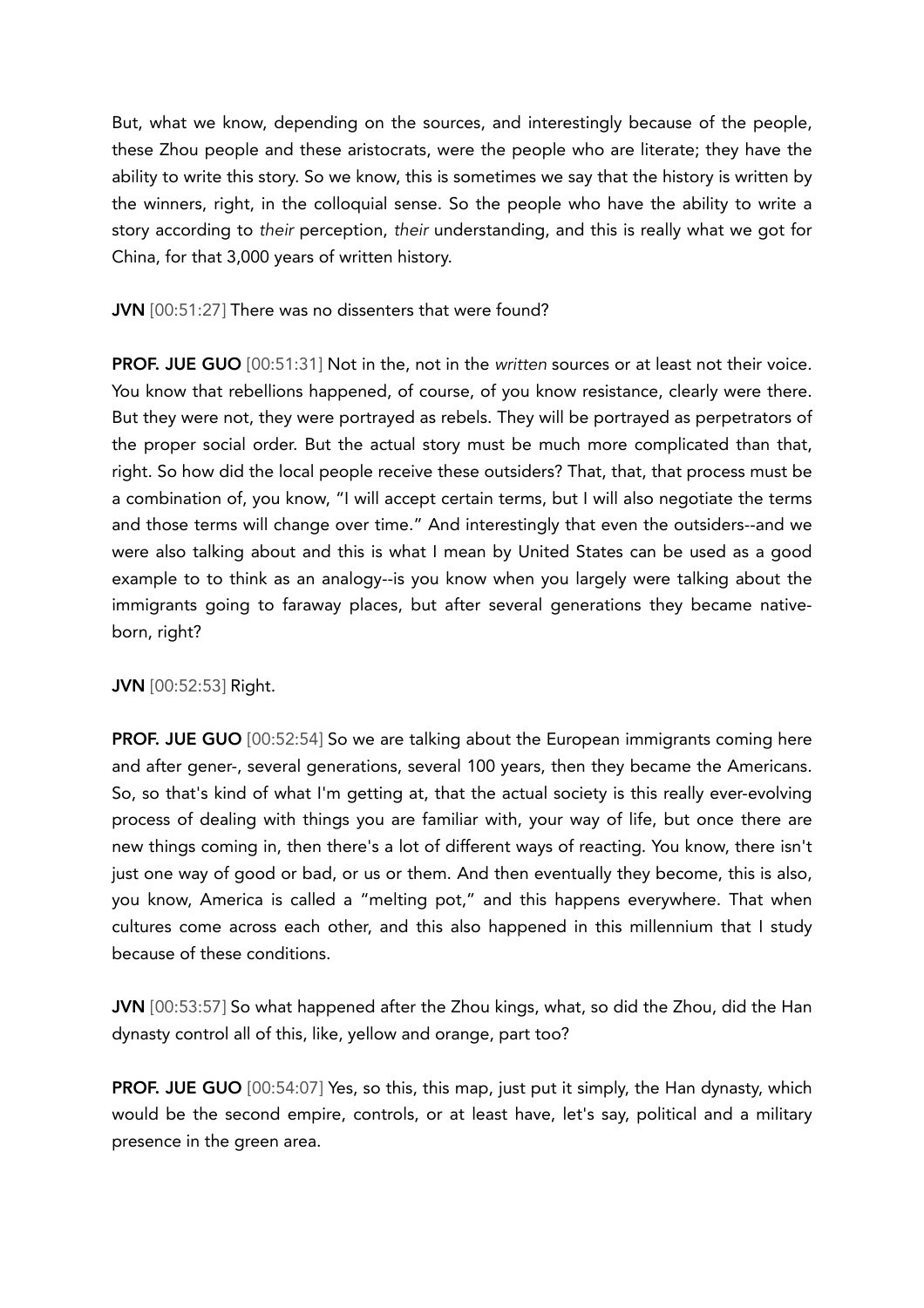## JVN [00:54:30] Oooh!

**PROF. JUE GUO** [00:54:31] So they really reached a far, far, farther than the earlier, the preimperial one. This is the reason that this is called empire, right. So it really integrated a lot of regions that used to be independent. And, as you can see, that also very different regions and of very, very different cultures. So, so what happened in the millennium I study was the Zhou kings direct, or even through their relatives, of sending them to areas to, to be the regional ruler. And that would gradually, through the integration of these outsiders coming in with the local community, and they will become more identified with the region they live. They were born there, they lived there, they had intermarriages with the local people, with the local, you know, local people also having their own earlier, their own power structure, if you will. And so, so the power dynamics will shift. And in the end the Zhou kings were no longer able to maintain this control. And basically then it's, it's become a lot of independent, independent, smaller states.

And this is what, this happened in the Zhou dynasty or in this millennium for much of it, or if not the entirety. So, so this millennium has been called, or, at least the second half of it, Chinese historians tend to call it "the multi-state world," because there are a lot of little states, big states, as many as several hundreds. Some of them are very, very small, could be just one town, and some of them probably much larger, has, has several large towns and then they will eventually be, become, for instance, this is where Qin came from. Qin was a regional state and, from the West, and were able to incorporate or unify all the other smaller, big and small states and went out as, as the one who built the first empire. So, so that's kind of what was happening on the broadest sense.

JVN [00:57:12] So, but, the Qin one, how do I, Qin, is that right?

PROF. JUE GUO [00:57:17] Yeah. You really have a knack for Chinese, your pronunciation is, it's just perfect.

JVN [00:57:24] Thank you so much! They, but they didn't last for super long it seems like?

PROF. JUE GUO [00:57:29] No, no. The Qin empire lasts only 14 years, yes.

JVN [00:57:34] But it controlled all of what used to be the Zhou and the Shang once?

PROF. JUE GUO [00:57:40] Yes, so Qin here, this darker green, so it's expanded from the Shang and then the Zhou-.

JVN [00:57:49] Wow!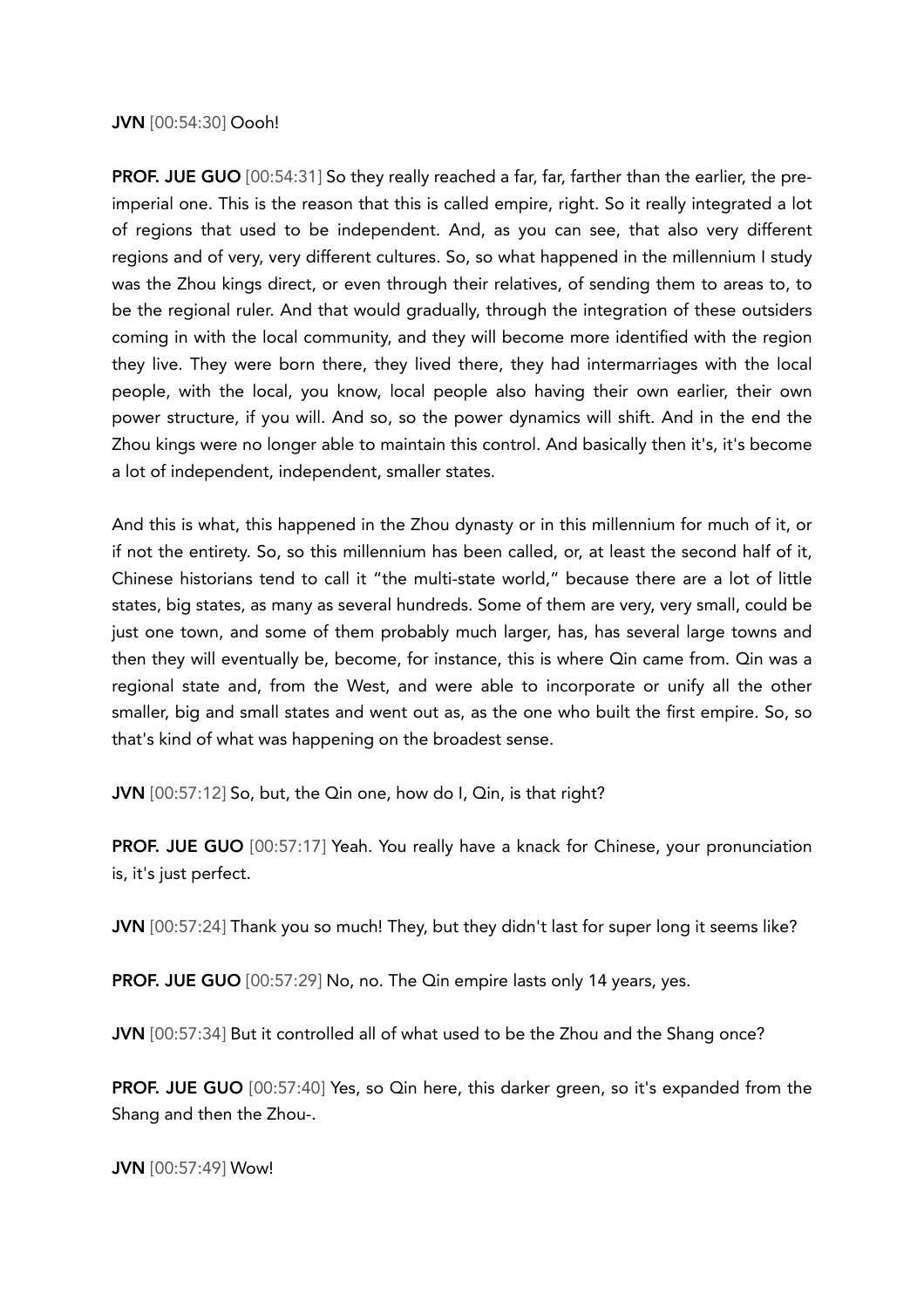PROF. JUE GUO [00:57:50] -And then Han *further* expanded. But what I do want to emphasize that, you know, this is where I love maps, but maps can be misleading as well. We shouldn't think about these areas that, because we color them so that means that they are all Han, the degrees of control are very uneven. So the core, right, so the core has probably been consolidated further and further. And by the time of Han dynasty, that they were very solidly under the control of the Han empire. But for instance, that this part of this north, northwest part, which borders today the-, what we call Central Asia and then connect it to West Asia, this is where Silk Roads are. So, and this area was more, a lot more fluid.

There, there are a lot of, for instance, the Steppe empires. This is also where the Chinese empire, or the Han empire rurally is called agricultural-based empire versus these nomadic empire. People lived on horsebacks, they live mobile, much mobile life versus the Han empire that the vast majority of the people were farmers were, were living in villages, do not to move as much. So this is a contested area of a lot of warfares happens. And this is why you have see the Great Wall of China.

JVN [00:59:32] Right, which is up north. When was that built?

PROF. JUE GUO [00:59:34] This one, what is showing here, this is why this is a map that I think is good for illustration, but, this one is built, connected so, there were previous wars, many of them, but it's connected a large part during the Qin dynasty. But the Great Wall, if you go to China, I hope you go one day, The Great Wall you see today, especially if you go to Beijing then you will see it's just in a suburb, that one was built in the Ming dynasty; that's late imperial I think, I might, I have to think about, I think 14th, no, 14th to 16th century. So, so each dynasty, they will continue to repair, to build, but the earliest wall of the so-called Great Wall, it was part of the Qin wall and that they did back to around 400 BCE. So, so these, this Great Wall did not come into the shape we have today, not until much, much later. But these, the foundations, the earliest foundation was very early.

JVN [01:00:54] So when do we see like the, like, the most modern, like, jobs? Like when was the first like hairdressers, sid that happen in the, the part that you study?

PROF. JUE GUO [01:01:07] Absolutely. I think-

JVN [01:01:09] So what was their deal?

**PROF. JUE GUO** [01:01:10] I think because, this is actually *really* interesting because recent discoveries, archeological discoveries, have really revealed that these aristocrats were very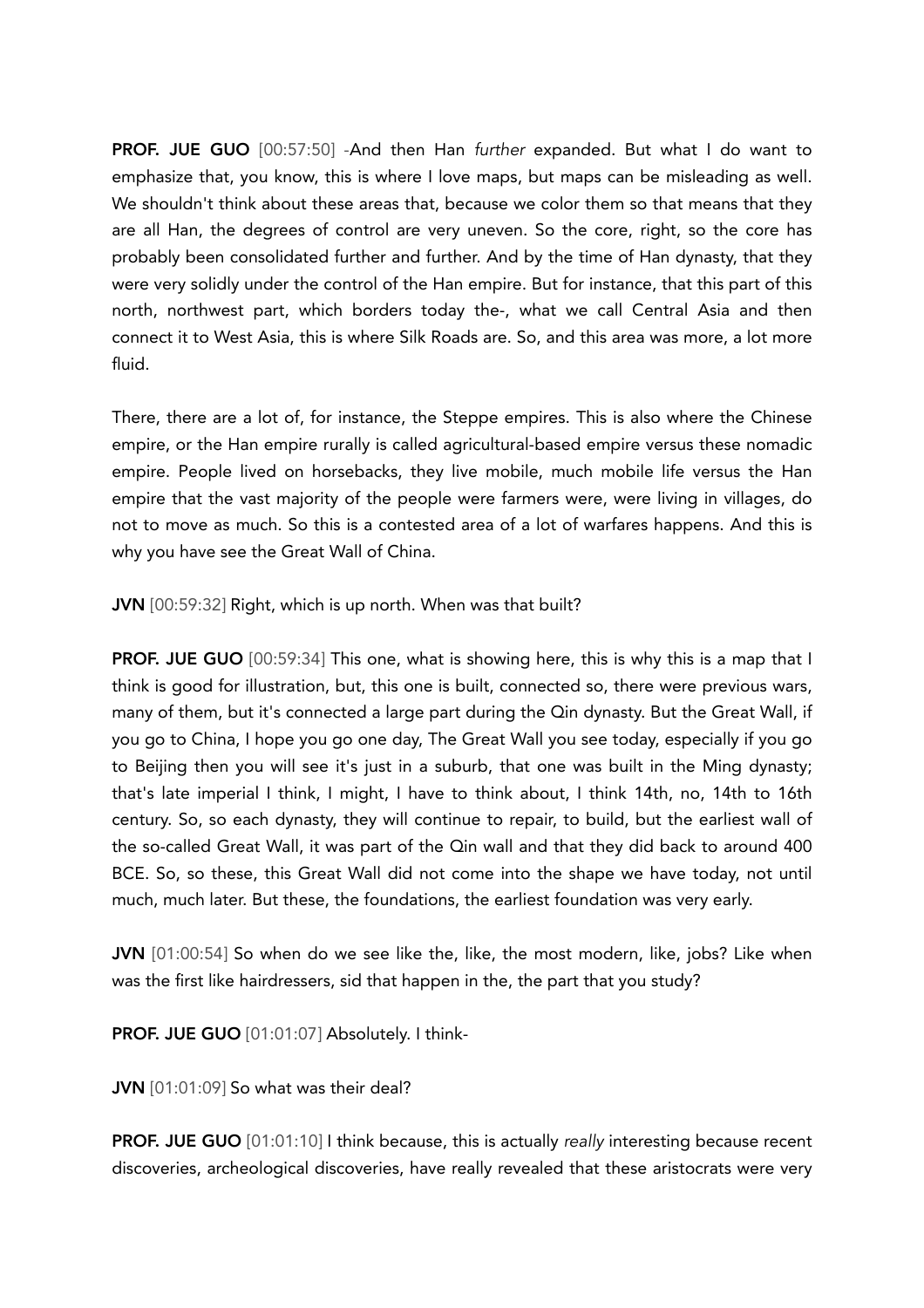much into, you know, beauty products; they really cared about their appearance. You know, not only they have the best clothes, mostly silk, made of silk, but yeah, they wear makeup and they, they have very elaborate hair, hairstyles. So I would think they must have people help them instead of, you know, they can do that themselves, both aristocratic men and their, and aristocratic women. So, so in, in tombs that we find they have these, these toiletry boxes, they have their makeup and they have their hair extensions. They have, you know, very exquisitely made hairpins, combs. So I think they spent a lot of time on their hair.

JVN [01:02:22] Wow. Do we see any, like, salons, or, like, was there any, like, salons that we see or no? They just did it more at home?

PROF. JUE GUO [01:02:29] I would think as much, do it at home, that, I guess because these aristocratic families, they, they can afford their all, all their services that is for their own family. So I do not know if there are salons that, you know, common people, farmers can also go to. I suppose, the farmers probably also dealt with their hair, somebody in the village or in the family that would.

JVN [01:03:02] But so, like, in, like, village life like, so there wasn't necessarily, like, big cities, like, it was mostly, like, littler villages.

PROF. JUE GUO [01:03:11] Most of them, but there were big cities. There were, some of the cities are probably the largest of the world at the time.

JVN [01:03:19] So do they have, like, so in those really big cities, like what do we in, in that era from 1000 BCE to, like, the Common Era, like, what was, like, a life, what was it like in a big city? Like was there, what was it like there?

**PROF. JUE GUO** [01:03:35] I think so, sort of big cities in, in this pre-imperial era, we have several of them that we both have archeological discoveries and, and also textual sources. And so, for instance, the, one city that I study that was probably built, is actually in the south, this is the capital city of this kingdom called Chu. Historically, it's not here because it is being traditionally kind of said it was a Zhou dynasty regional state. And that, I think the size of that city, by today's comparison, it's not that impressive. It's about, think, half of Manhattan.

JVN [01:04:30] That's huge!

PROF. JUE GUO [01:04:33] Yes that is for New Yorkers. That's not small. But, but that's kind of the city that I, 'cause I know better, so I'm just going to use that as an example. But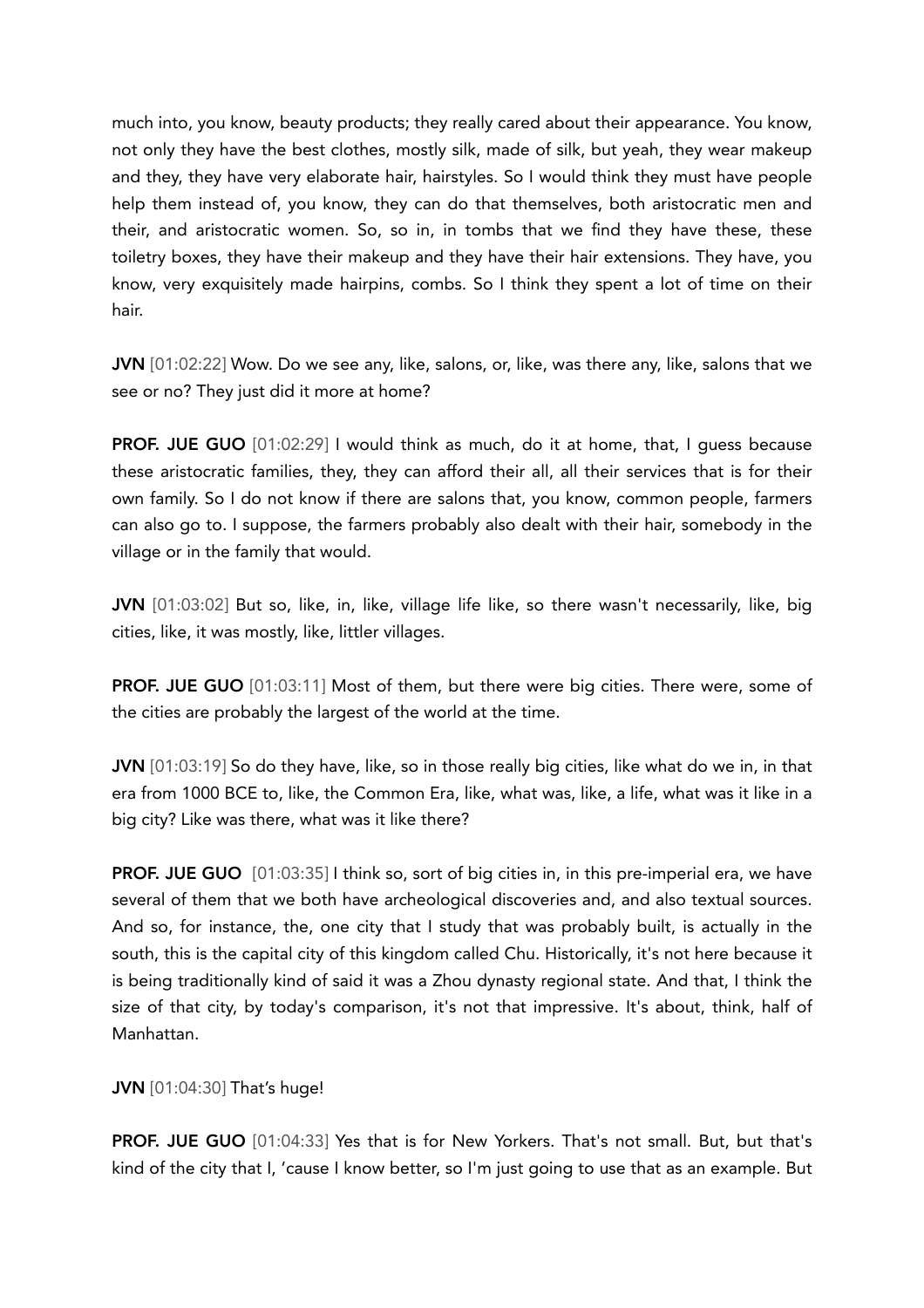there were larger cities than that, there would be a northern city that we know possibly, probably the entire New York, the size of New York City, you know, not just Manhattan, so it's that kind of size. And then the urban life were probably also quite interesting, just as New York, you know, really attractive because of the diversity. So there's all kinds of people living there. There's still a large population around such urban centers that probably have farmers. So, so they support the city dwellers and mostly to, to supply food for them. And then living in the city from archeology what can see is the city is also functionally divided. So there's rurally you have the royal family, the court, that had the core, in the core city being warded off, the aristocratic families and then also artisans, craftsmen. So all sorts of workshops, so, workshops making, making bronzes, making tools, making potteries. And the area I study, *especially* workshops making lacquerware, at the time was actually extremely time consuming and that's extremely expensive.

So they supply these aristocratic families so they have most exquisite wares to use, to eat, to drink, to have banquets, feasts, or, and some workshops must have produced, for instance, the musical instruments. Yeah, the aristocratic life was not bad. So they were entertained all the time, they, they like music, they like dancing. They, they have the professional dancers trained for their entertainment and, and so craftsmen is, it must be a big population living in these urban centers as well. And then, you know, many of the burea-, the aristocratic people, they were, they were serving at the king's court, kind of, what we say, working for the government. So, so, so that's kind of the urban life. And I think that, but most of them do not participate directly in agricultural, produce food, but those population, the supporting population do really live outside the urban centers.

JVN [01:07:42] Ah! Professor Jue Guo, I feel like I have, I don't know how you're going to feel about this, for me, I feel like it's good news. Um, would you ever do a second episode with us so that we can do, 'cause I feel like I had so much to ask just to even understand this time period that I barely even got to ask everything that I want to ask about. But I wanna interview you twice because I was, I was just so fascinated. And I just will, I this is just such a big subject, I couldn't have ever done it, and I could honestly talk to you for like three more hours, like easily.

PROF. JUE GUO [01:08:17] I know, I think that the problem is really just because it's really long. So, there are so many things that, that I have to, you know, kind of talk about-

JVN [01:08:29] I'm obsessed with it!

PROF. JUE GUO [01:08:32] I'm happy about that.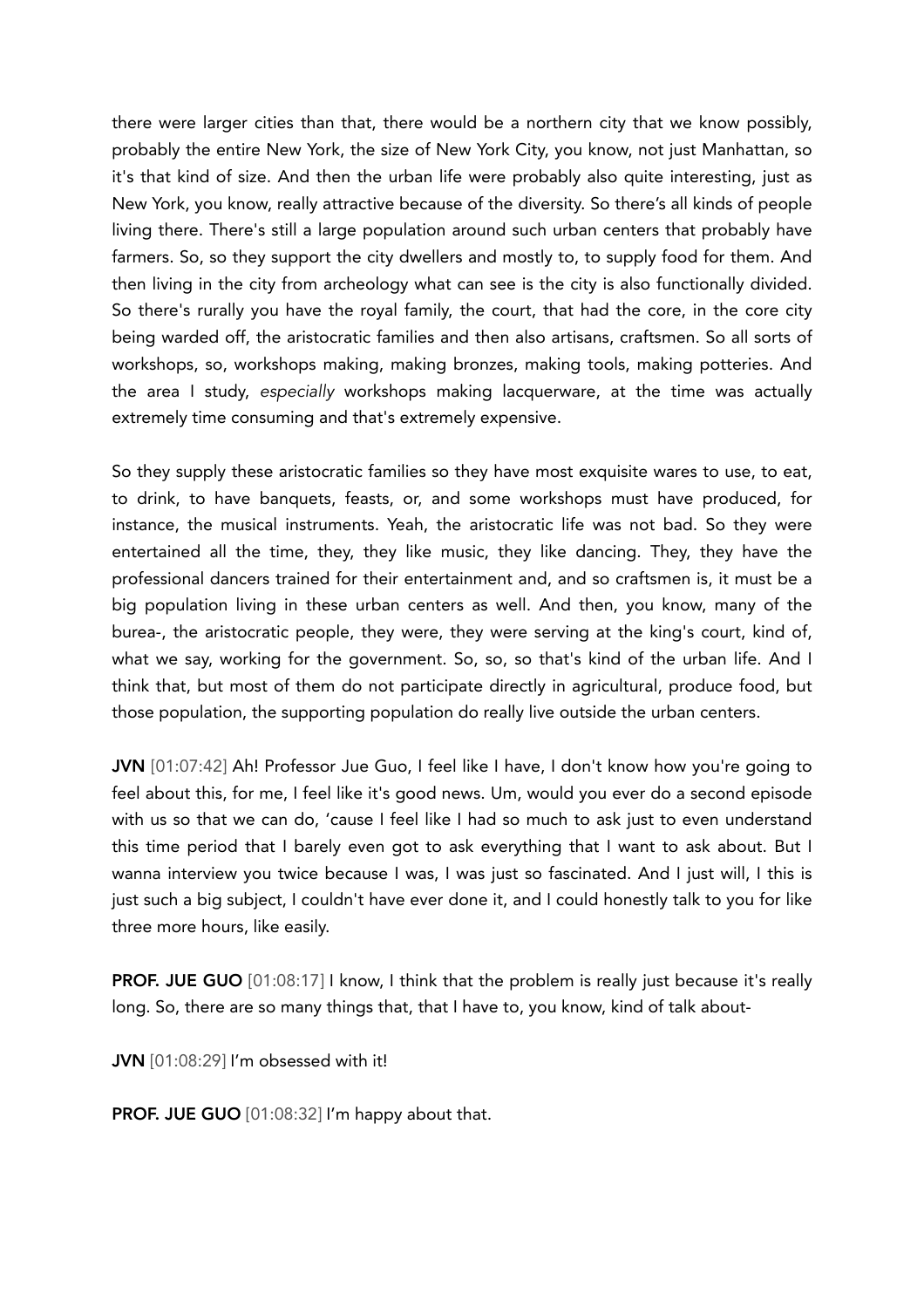JVN [01:08:33] 'Cause I get too excited. I mean, because I mean, I'm looking at my thing, we're already at an hour and 20 minutes, and I feel like if I start asking what I want to get into, it's like we'll never be able to edit it down. I think this is just a two-part episode, which is totally fine with me, if it's fine with you; will you come back and talk to us more? Because, I need to like, I have a whole other episode in me with you thatI just, but all of this was so good. So what are we supposed to do, we have to do more!

**PROF. JUE GUO** [01:09:00] Sure, yeah, I'm happy to. I think that I also, I think I'm just really bad to, to, to say more in a more concise way and-

JVN [01:09:12] If you ever call yourself bad in front of me again, I swear. You are the best; I'm obsessed. I, I mean, you're, this is so good. I mean, I, seriously, it's so good. You really did do so good and I'm so excited to talk to you more.

PROF. JUE GUO [01:09:29] Yeah, I think that I would be happy to maybe next time we can get into more of the specific topics that you like to, to ask. Is there anything that you are burning to know that, that today?

JVN [01:09:43] Ah, well, yeah, but there's-. I feel so satiated with everything that I learned. It's, I mean, but I have, like, 50,000 other questions. I want to know about women stuff, I want to know about gay stuff, I want to know about jobs, I want to know about, like, all the other stuff that interests you about, like, the pull and the tug of like the newcomers coming, but then, like, you know, and then, like, and I also kind of want, I know that we say history is written by the winners, but, like, what happened to the people who maybe didn't win, like, how dark did it get, like or do we just don't know about that stuff?

And also, like, is there any, like, really just gorgeous gay love stories? Was there cat, like, was there cats, was there puppies? There was, like, gorgeous clothes, like, I mean, ahh, I mean, you're only making me want to have, are we going to roll it into the second interview now? No, because I think we literally have to have you back again. And I think people are going to be obsessed.

# PROF. JUE GUO [01:10:42] Thank you.

JVN [01:10:43] Don't we think people are going to be obsessed; I just think that this is exciting, that we didn't realize that we are walking into like a two-part interview. We didn't even know that that's how it was going to be. But it's not our fault that you're fascinating. It's just not our fault.